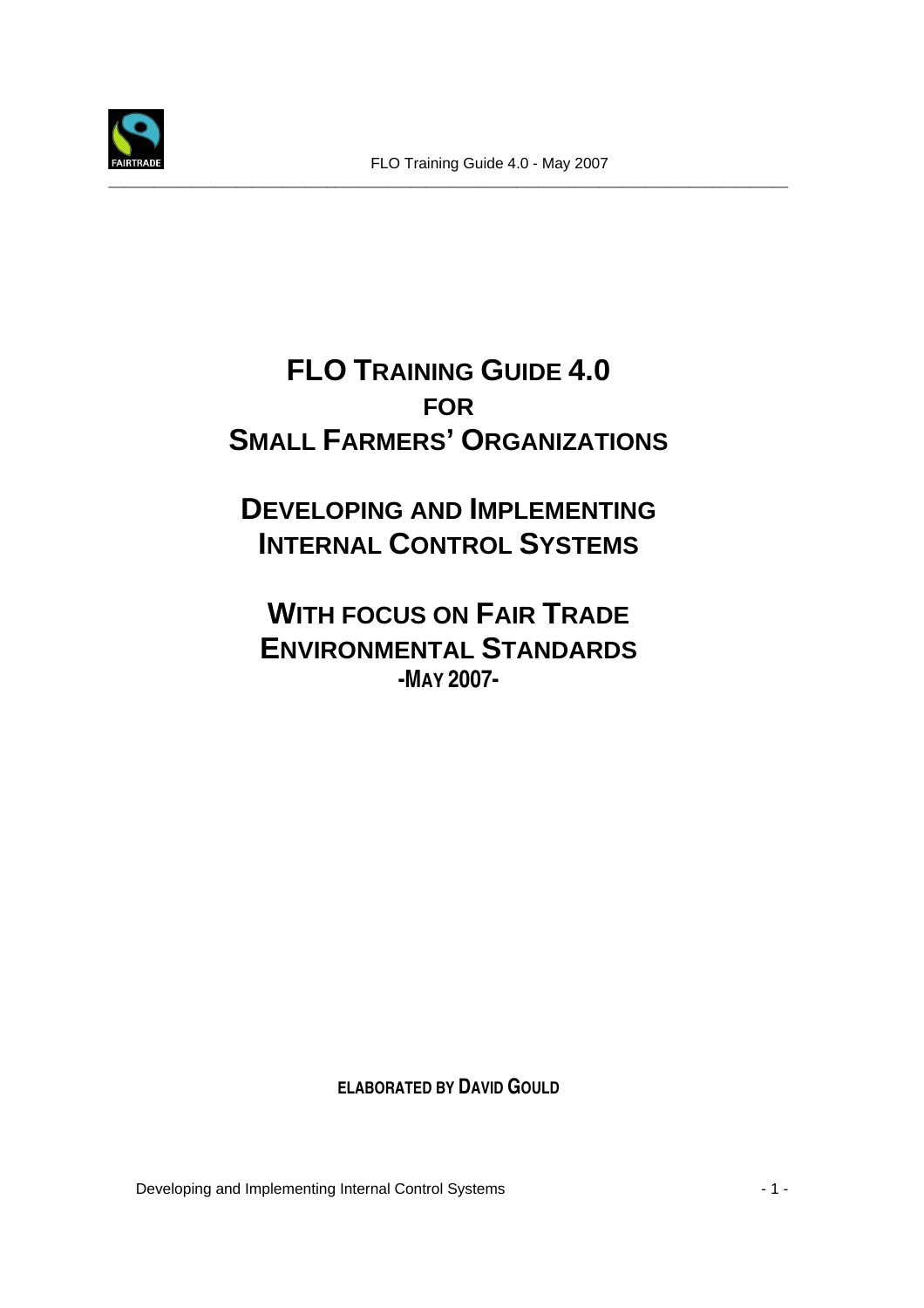

The Training Guide for Small Farmer´s Organizations *"Developing and Implementing Internal Control Systems with Focus on Environmental Standards"* is a product of the Fairtrade Labelling Organizations International (FLO), Bonn, Germany. FLO is the worldwide Fairtrade Standards Setting and Certification Organization.

Contact information: Fairtrade Labelling Organizations International e.V. Bonner Talweg 177 53129 Bonn Germany Tel.: (+49) 228 949 23 0 Fax: (+49) 228 242 0 Email:info@fairtrade.net www.fairtrade.net

Coordination: Matthias Kuhlmann Liaison Development Department Producer Business Unit FLO e.V.

Reproduction of text is permitted, provided that the source is cited, FLO e.V. May 2007

Developing and Implementing Internal Control Systems - 2 -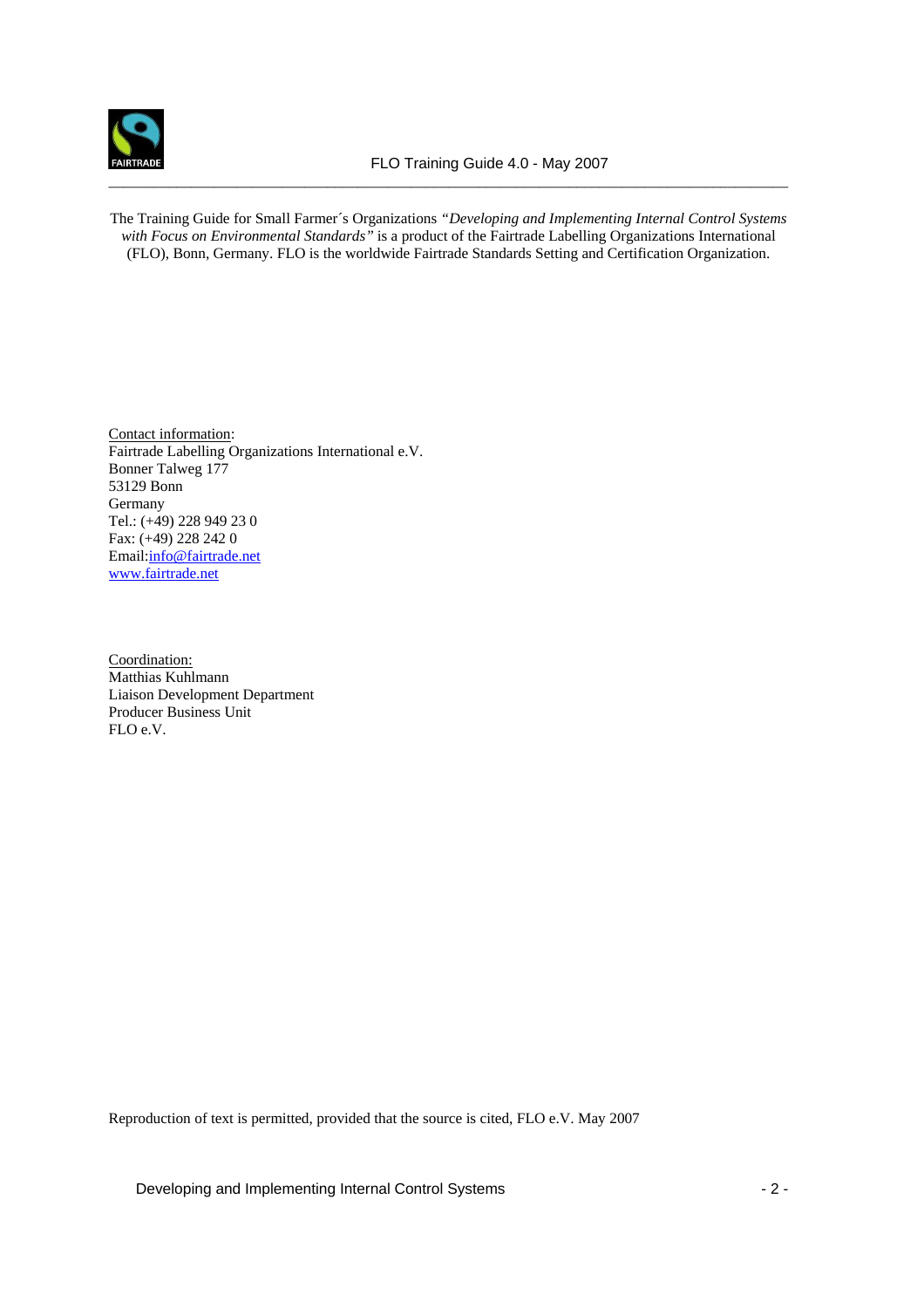

## **CONTENTS**

\_\_\_\_\_\_\_\_\_\_\_\_\_\_\_\_\_\_\_\_\_\_\_\_\_\_\_\_\_\_\_\_\_\_\_\_\_\_\_\_\_\_\_\_\_\_\_\_\_\_\_\_\_\_\_\_\_\_\_\_\_\_\_\_\_\_\_\_\_\_\_\_\_\_\_\_\_\_\_\_\_\_\_\_\_\_\_\_\_\_

|           | <b>Part I: General Guidance</b>                                              |
|-----------|------------------------------------------------------------------------------|
|           |                                                                              |
|           |                                                                              |
|           | Why do we need an ICS? What's the benefit to us?5                            |
|           |                                                                              |
|           | Guiding Principles of any ICS (Best Practices)7                              |
|           | Part II: Master Planner                                                      |
|           |                                                                              |
|           |                                                                              |
|           | Who will make your ICS happen, and how?13                                    |
|           |                                                                              |
|           | Basic approaches to control13                                                |
|           |                                                                              |
|           |                                                                              |
|           |                                                                              |
|           | Internal or "self" review of the ICS16                                       |
|           |                                                                              |
|           |                                                                              |
|           |                                                                              |
|           |                                                                              |
|           |                                                                              |
|           | Creating ICS Forms and Documentation21                                       |
|           |                                                                              |
|           |                                                                              |
|           | ICS Planning and Implementation Checklist23                                  |
|           |                                                                              |
|           | (including table of sample documents and explanatory notes)                  |
| $\bullet$ | <b>Master Planning Timeline &amp; Calendar</b>                               |
| $\bullet$ | <b>Member List (spreadsheet)</b>                                             |
| $\bullet$ | <b>Map templates</b>                                                         |
| $\bullet$ | Individual Farmer Internal Inspection Checklist - detailed GES format        |
| $\bullet$ | Whole Organization ICS Checklist for Meeting Standards - detailed GES format |
| $\bullet$ | <b>Individual Farmer Internal Inspection Control Points Checklist</b>        |
| $\bullet$ | <b>Corrective Action Agreement</b>                                           |
| $\bullet$ |                                                                              |
|           | <b>Education &amp; Training Record</b>                                       |
| $\bullet$ | <b>Field Description &amp; History</b>                                       |
| $\bullet$ | <b>Materials Inventory &amp; Use Record</b>                                  |
|           | <b>Harvest &amp; Delivery Record</b>                                         |
|           | <b>Processing Record</b>                                                     |
|           | <b>Storage &amp; Inventory Record</b>                                        |
|           | <b>Producer Agreement</b>                                                    |
|           |                                                                              |
|           |                                                                              |
|           |                                                                              |
|           |                                                                              |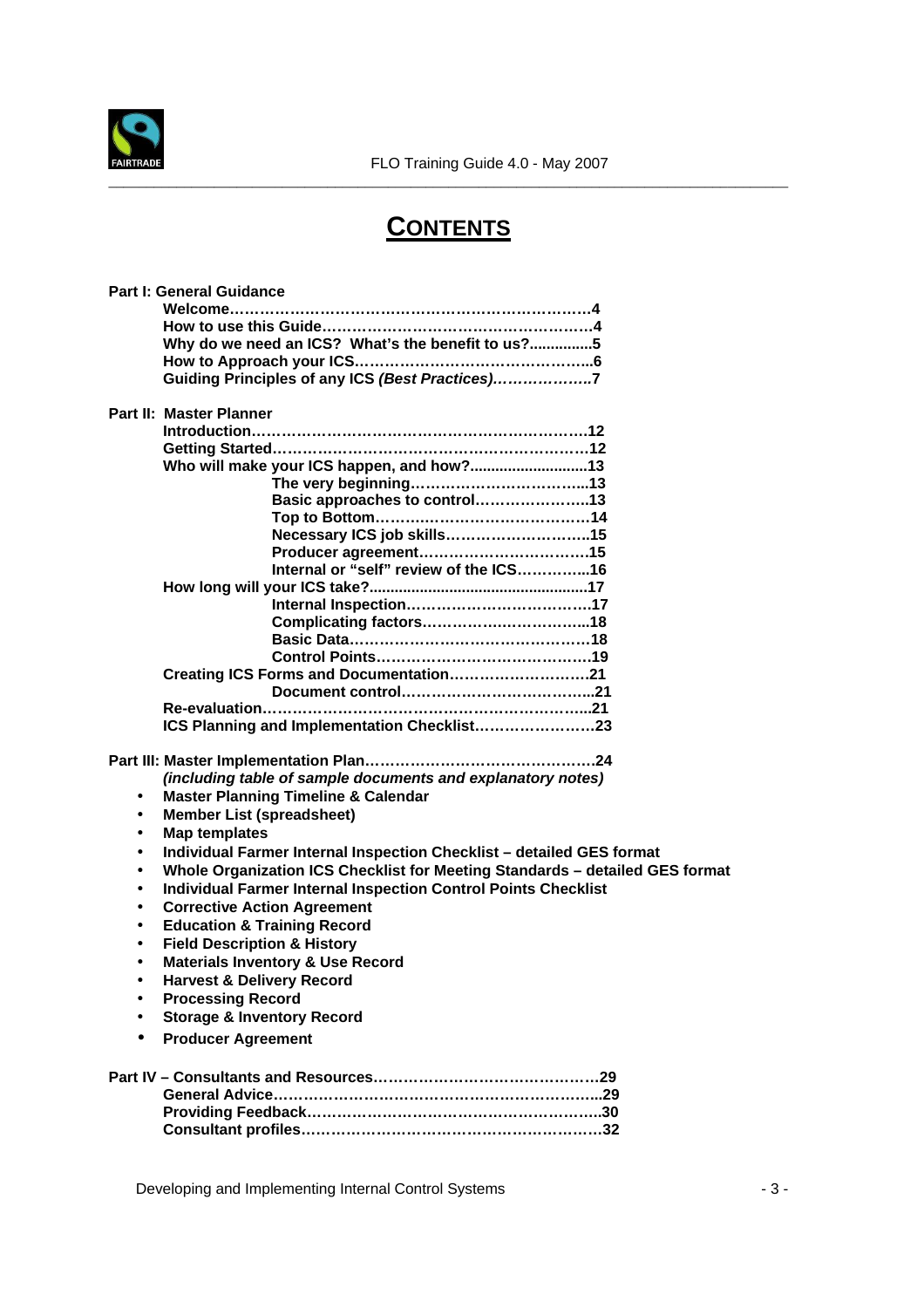

## **PART I – General Guidance**

## **Welcome!**

This Training Guide is to help you design and carry out an Internal Control System so that your Small Farmers' Organization can meet FLO's Environmental Standards.

\_\_\_\_\_\_\_\_\_\_\_\_\_\_\_\_\_\_\_\_\_\_\_\_\_\_\_\_\_\_\_\_\_\_\_\_\_\_\_\_\_\_\_\_\_\_\_\_\_\_\_\_\_\_\_\_\_\_\_\_\_\_\_\_\_\_\_\_\_\_\_\_\_\_\_\_\_\_\_\_\_\_\_\_\_\_\_\_\_\_

An Internal Control System (ICS) is a system in which you behave like a certifier and its inspectors. You check yourselves to make sure that you are all meeting the Standards. You find out the problems yourselves. You make plans to put them right and you organise corrective measures for farmers who are breaking the Standards. To make sure it's working and to help show this to the certifier, you write down all your procedures and findings.

No matter what the situation your organization faces, if you make the decision to follow the standards, **you can be successful**. This Guide will show you how.

The Generic Environmental Standards (GES) were written to be flexible, so that each Small Farmers' Organization could show in its own way how they meet the requirements.

Start from where you are. If you can honestly assess your strengths and weaknesses, then you can make progress.

#### **How to use this Guide**

This Guide is organized into 4 separate parts:

Part I – This first part is a **General Guidance** - an introduction to what an ICS is, and what it can help you achieve.

Part II – This "**Master Planner**" will help you think about and organize your resources. It will help you to decide who will do what, what the main tasks will be, and when they will get done. Firstly you will have to set up your ICS, and then you will have to run it. This section also helps you to identify the main challenges your organization faces with respect to certification and meeting the GES.

Part III – This is your "**Implementation Plan**." It shows the types of documentation you can use to demonstrate your ICS to the inspector and certifier.

Part IV – This is a listing and brief description of people and organizations that are willing and available to act as consultants if you need more help. There's also some advice on how to choose and engage such help.

Developing and Implementing Internal Control Systems - 4 -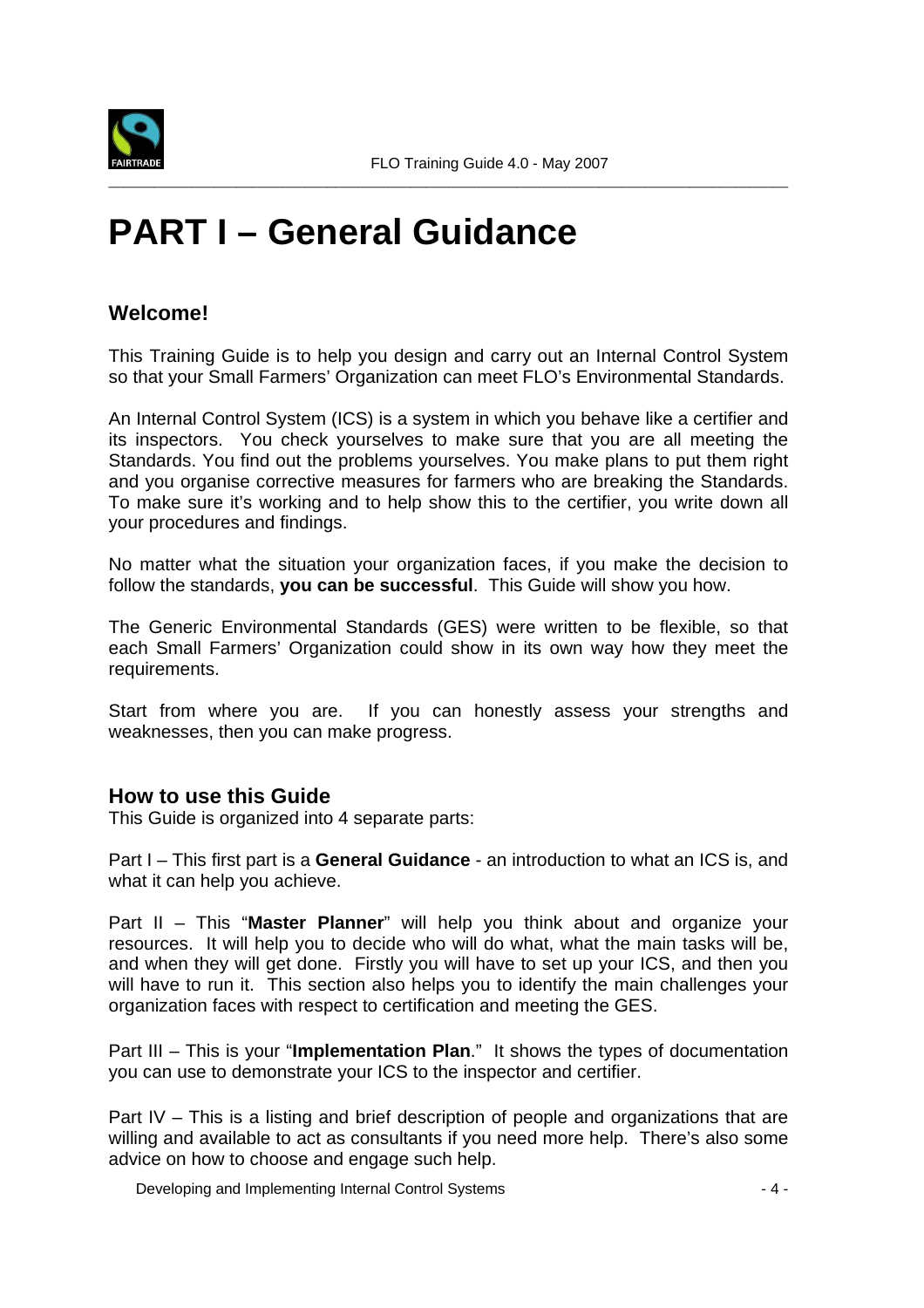

**Standard references:** As a user please note that the standard references used in this guide are based on the GES valid in February 2007. As standards are subject to revisions, references used should be compared with the respective valid standard version as published by FLO in order to check if they are relevant and applicable.

## **Why do we need an ICS? What's the benefit to us?**

There are some very good reasons for introducing an ICS.

- 1. The people who buy your product want a **guarantee** about its quality. How the product was grown and how the people and the environment were treated is important to these customers. An ICS helps provide a part of this guarantee.
- 2. For FLO-Cert to certify each individual farmer in your organization is too much work, takes too much time, and costs too much money. The ICS is like being your own certifier: you do a large part of the Certifier's job for them, which thus helps FLO-Cert do it more quickly and more cheaply. The better your ICS is, the lower your inspection costs might be.
- 3. If the FLO certification program is not seen as being serious, the value of the Fairtrade Label will be undermined. The ICS helps FLO-Cert get the right answers quickly.
- 4. Having an ICS means that you take responsibility for your organization. This may be more work than you have done in the past, but the demands of the market now require it
- 5. One of the best benefits of an ICS is that it helps you to manage your organization better. Once your ICS is functioning, you will be more organized and more efficient.
- 6. Your ICS can be used to manage many certifications at once (such as organic, Eurepgap, etc.). Many certification programs have similar or overlapping requirements. Usually expanding the scope of your ICS a bit to include the extra or different requirements of another certification program is easy once you have your basic ICS working.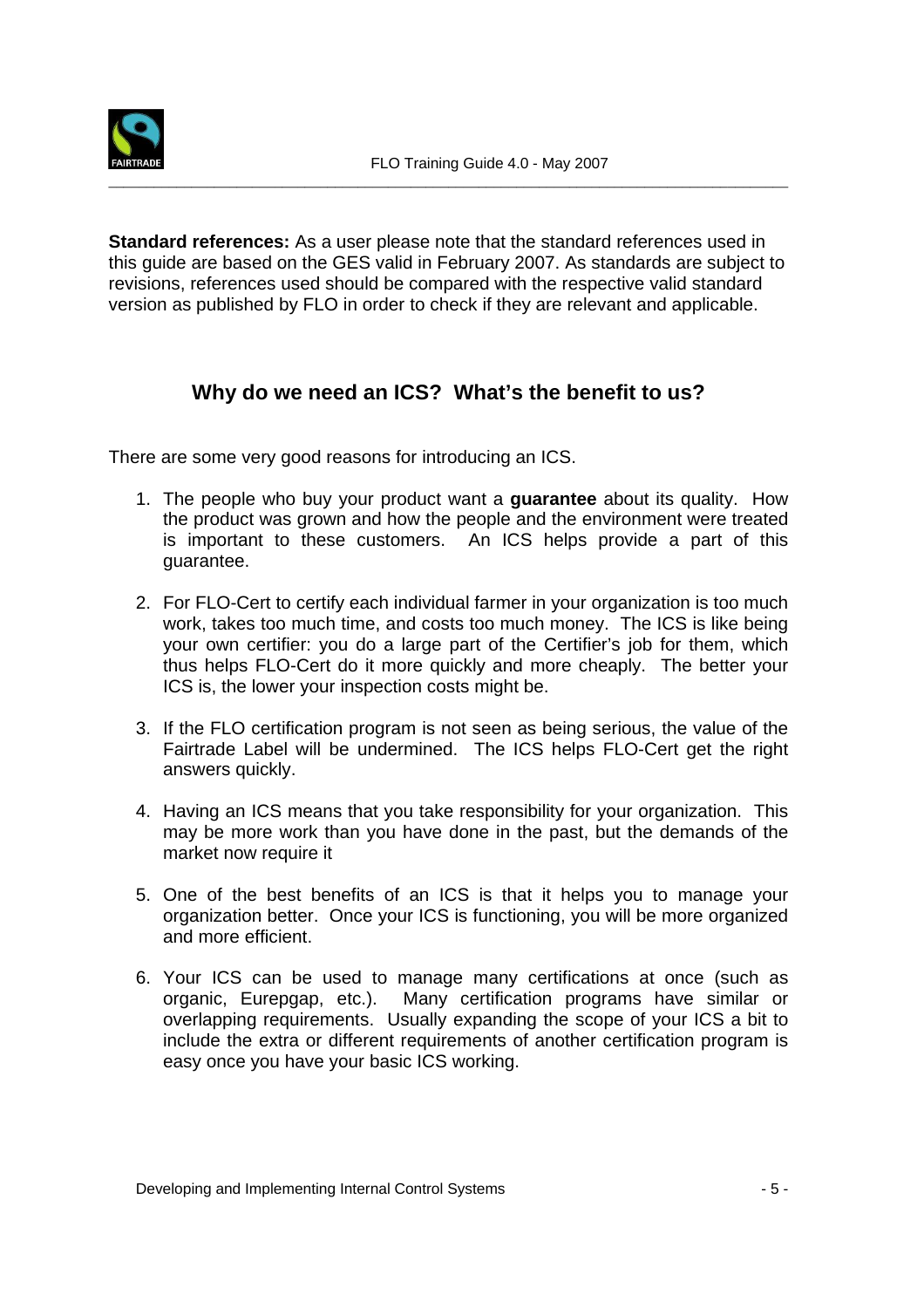

## **How to Approach your ICS**

As you begin to think about your ICS, keep the following basic goals in mind:

- 1. Certification of your Small Farmers' Organization depends on your being able to show the inspector and certifier that all of your members meet the standards. The way you do this is largely your choice, but remember that
	- a. You must be able to communicate your ICS to the inspector and certifier. Some of this may be verbal but some of it will have to be in writing.
	- b. The members of your organization must understand what the ICS requires of each of them.
	- c. Your ICS must be linked to the different parts of the Environmental Standards (and/or any other standards you choose to include), to show that you have covered all of the parts that apply to your organization. There are many ways to do this. It is not necessary that any two Small Farmers' Organizations do things the same way.
- 2. In requiring an ICS, it is **not** FLO's goal to turn your organization into a bureaucracy. FLO's goal is to help build the bridge between you and the people who buy your products.
- 3. Try to prioritize your tasks. Decide on what is most important or basic in running your organization and make sure those are done first. This Guide provides you with specific guidance about this.
	- a. Certain tasks in setting up an ICS are essential to your success. This Guide will explain what those parts are.
	- b. The Environmental Standards have both Minimum and Progress requirements. Your goal should be to achieve all of the Minimum requirements and then as many of the Progress requirements as possible.
	- c. If for any reason your organization is facing a challenge with respect to any of the standards requirements, do not let that stop you from meeting other requirements. It is progress over time that is most important and as you succeed in some areas, you may well begin to succeed in others.
- Developing and Implementing Internal Control Systems 6 d. Remember that standards are a work in progress. The FLO standards are re-evaluated on an ongoing basis, and problematic parts are adjusted if necessary. You are a valued stakeholder in FLO. Your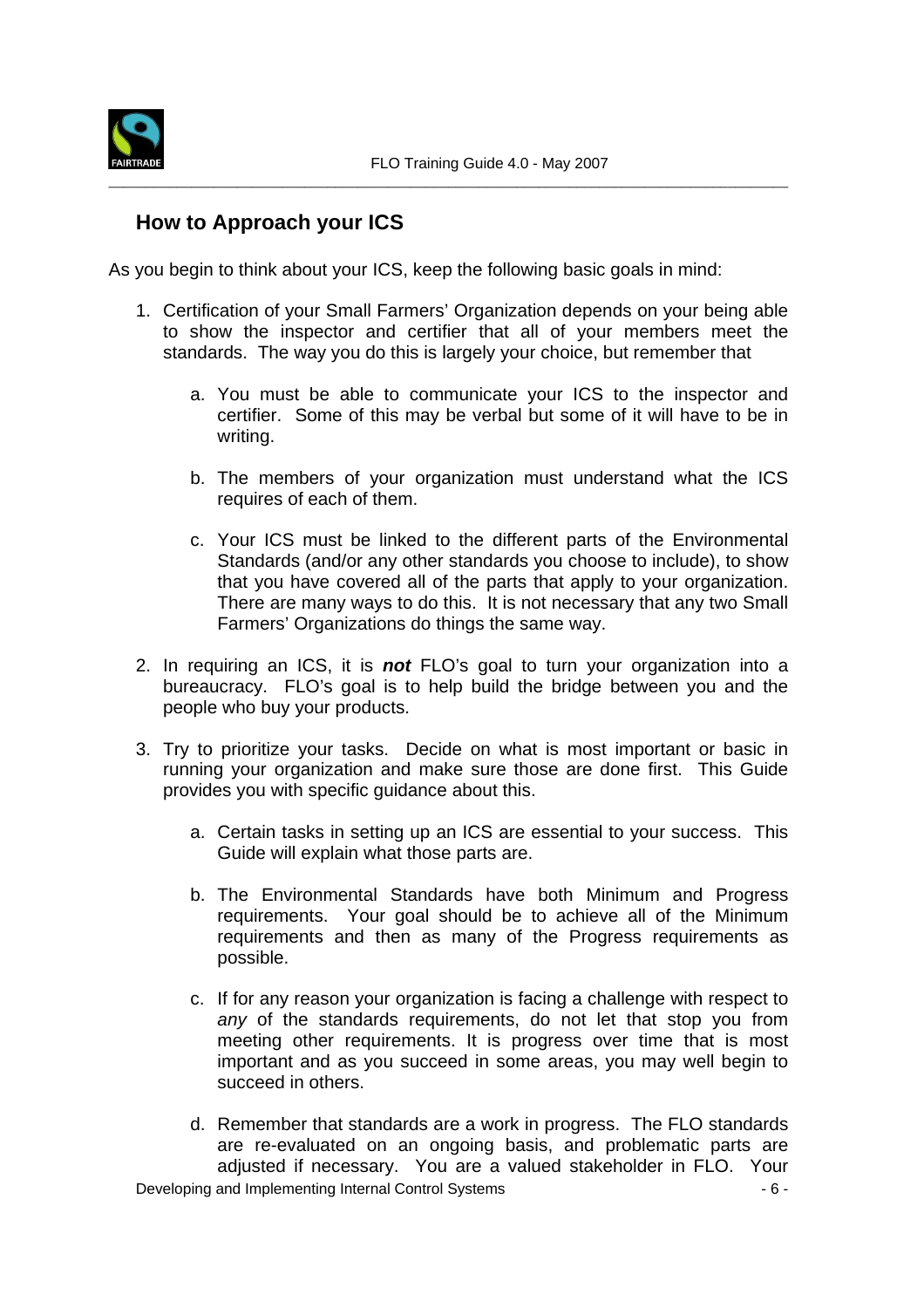

feedback to FLO about standards, certification, and marketing are important. Make your voice heard!

## **Guiding Principles of any ICS (Best Practices)**

The following list contains the most basic "rules," practices, and important parts of a successful ICS. When using Parts II and III of this Guide, if you are unsure about certain decisions, you may get some clarity by referring back to these principles.

#### **1. Do what you say you do.**

Your primary task is to be able to show the inspector and certifier that what your organization and all its members do actually meets the standards.

Certifiers will check what you say. When your words match reality, the certifier can trust your organization, which allows them to cooperate with you to ensure your success.

When an inspector comes to an organization that has hundreds or thousands of small farmers, it is not possible in a short inspection visit to know what goes on at every single producer's farm. But it **is** possible for the inspector to know whether **you** (i.e., your ICS) know what is going on at all the different parts and places of your organization. Your ICS proves that you are in control of the organization.

Be clear and honest about what parts of your organization meet standards and what parts do not. The inspector will likely find out the truth anyway. If it turns out that what you describe in your ICS cannot be believed – either because you did not describe an important part or you did not want to show a weak part of your operations – then your ICS will not have met its goal.

If this is the case the certifier will not be able to have confidence in your ability to monitor your own organization, and the only alternatives will then be to (i) have the certifier inspect every single producer individually; or (ii) not certify your organization at all.

In reality, every Small Farmers' Organization has imperfections. What is important is that your organization can take responsibility and account for itself, so that shortcomings can be recognized and then improvements made.

On the other hand, if both you and the certifier can agree on what the actual situation is in your organization is and how to improve things, then your ICS is starting to work for you. You need this common understanding as the basis for trust and cooperation.

Developing and Implementing Internal Control Systems - 7 -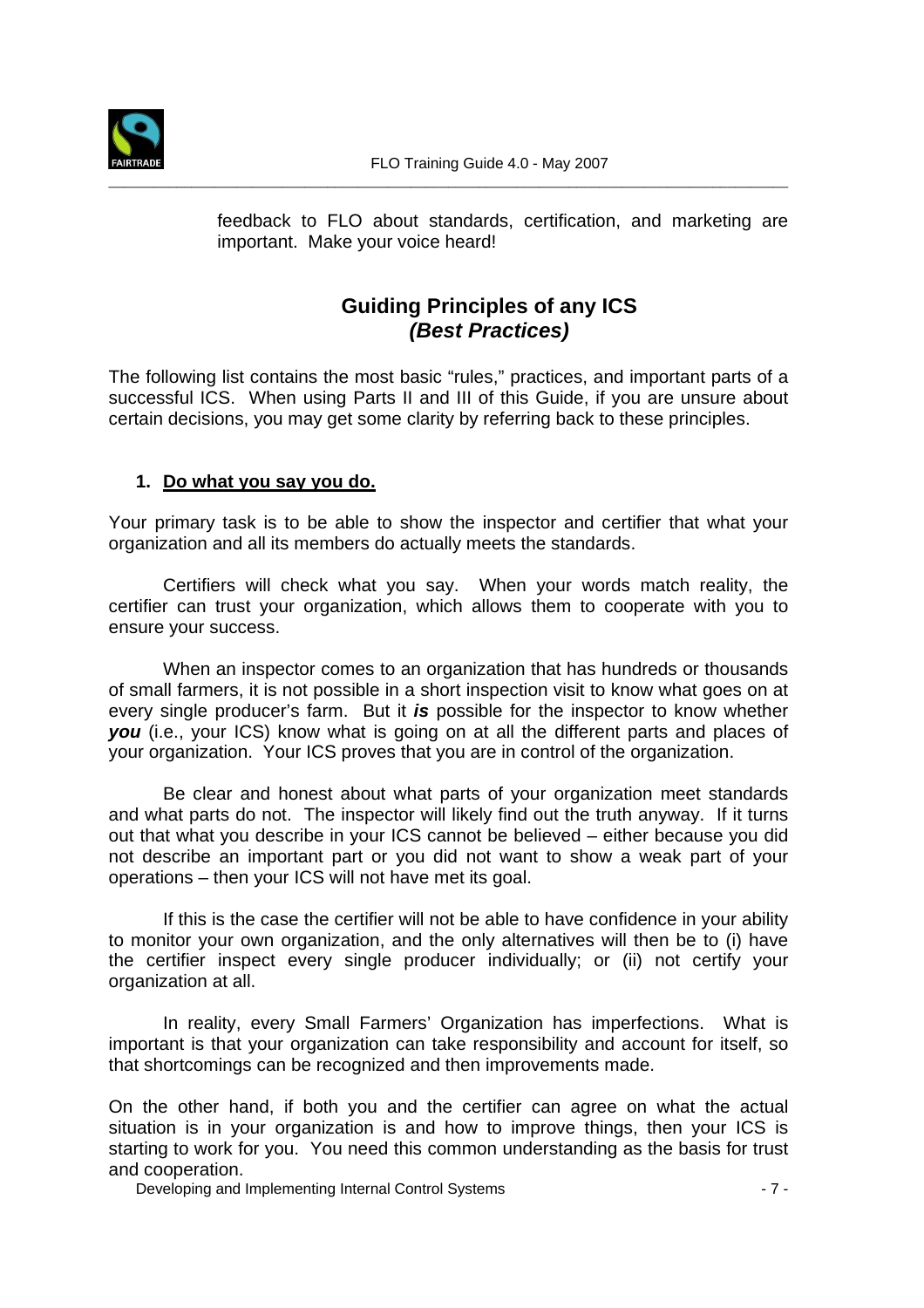

#### **2. Your ICS must go to each level of your organization and these different levels must be connected in your ICS.**

- a) Each ICS can be designed differently. There is no master version that you must copy. It must reflect your organization.
- b) Your ICS must have direct access to information concerning each producer, farm, product, and system that is related to your certification.

What this means is that if the inspector or certifier asks a question about a particular detail of your operations, the person meeting with the inspector or certifier must be able to show that information. This means that your organization and ICS needs to be clear who in your organization is responsible for what, and that these people communicate what they find and do to make sure the standards are met.

#### **3. Set realistic timelines for taking steps, achieving goals, and making improvements.**

- a) Decide what needs to be done, and in what order.
- b) Agree who does what and how.
- c) Set clear timelines for when the jobs should be done, and make sure these timelines seem realistic.
- d) Then make sure there is a way your organization can follow up and confirm that the tasks are done.
- e) Adjust your ICS as necessary so that it functions better.

These tasks can also be summarized by the following words: **Plan >> Do >> Check >> Act.** 

#### **4. Your ICS must make sense to the members of your organization.**

- a) The decisions you make about your ICS and the documents you keep for it must make sense to the people who have to use them.
- b) Do not use documents whose content you do not understand.
- c) Make adjustments to documents if necessary so that they get better over time.
- d) Your documents serve you, not the other way around, so don't just copy somebody else's system and hope it works.
- e) Only pay attention to those parts of the standards that actually pertain to your organization. If certain sections do not apply, do not worry about them.

#### **5. Be flexible.**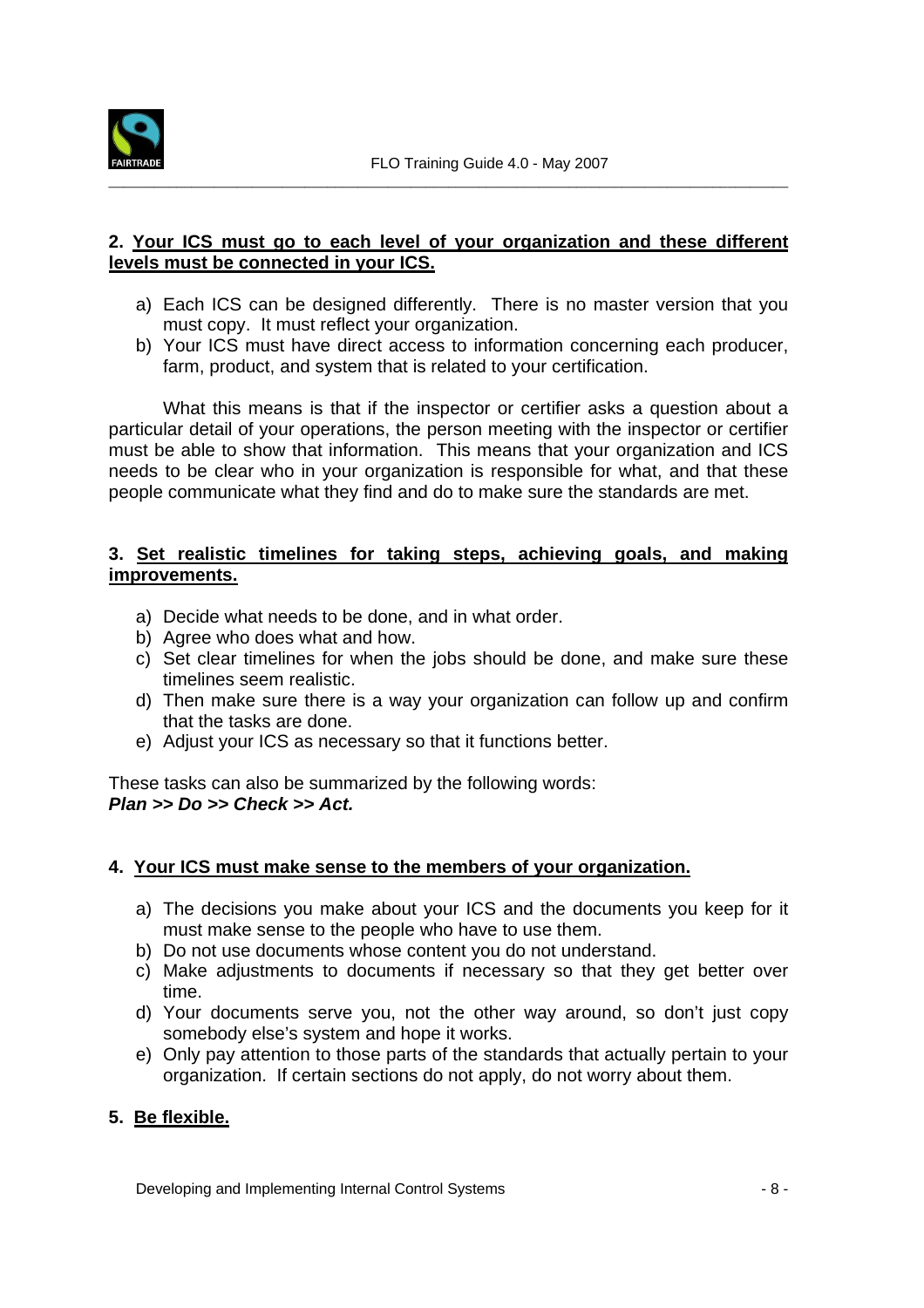

- a) Your ICS can allow for the natural variation that exists among your members, even when using the same (or similar) set of documents for all producers.
- b) There are many production styles and practices that can meet the Environmental Standards.
- c) Do not force people to change just because it makes the ICS seem "easier." You know how to run your farms. The ICS simply reflects this.
- d) Be flexible also in how you decide what the format and content of ICS documents should be.
- e) Adjust documents to suit all the possible situations your ICS will face.

#### **6. The more organic and ecologically sustainable the production practices are, the less documentation the ICS needs and the less time the ICS takes.**

- a) The fewer the problems and risks that exist, the less there is to control, and thus the simpler your ICS can be.
- b) Organic systems tend to largely comply with the GES.

#### **7. Minimize documentation.**

- a) Part III of this Guide will offer examples of the kinds of documents that may be useful to your organization in carrying out its ongoing ICS tasks. Use others if you like. Combine, change, add to, rearrange, or reduce them in content so that they serve your needs.
- b) Use computers if you can, but do not rely only on them.
- c) Try to avoid duplicating information, but accept the fact that some overlap of information may be practical.

#### **7. Assign ICS jobs to appropriate people.**

The people whom your organization entrusts to carry out your ICS must all fulfill certain basic characteristics:

- a) If they are to use documents, they must be literate or work directly with someone who is.
- b) If they need to pay attention to specific details, they should be detailoriented. If someone is unwilling to record or monitor certain necessary details or shows that they do not do this well, they may be better suited to other tasks.
- c) If their particular job requires special knowledge, they should have that knowledge. For example, someone who does not know about pesticides should not be assigned to monitor such aspects of your organization.
- d) Get people trained if no one has the necessary skills.
- e) People should accept their jobs willingly, and at least to some extent enjoy them or see meaning in them. Without this, their performance is likely to be lower. Do not force unwilling people into certain jobs if this is at all avoidable.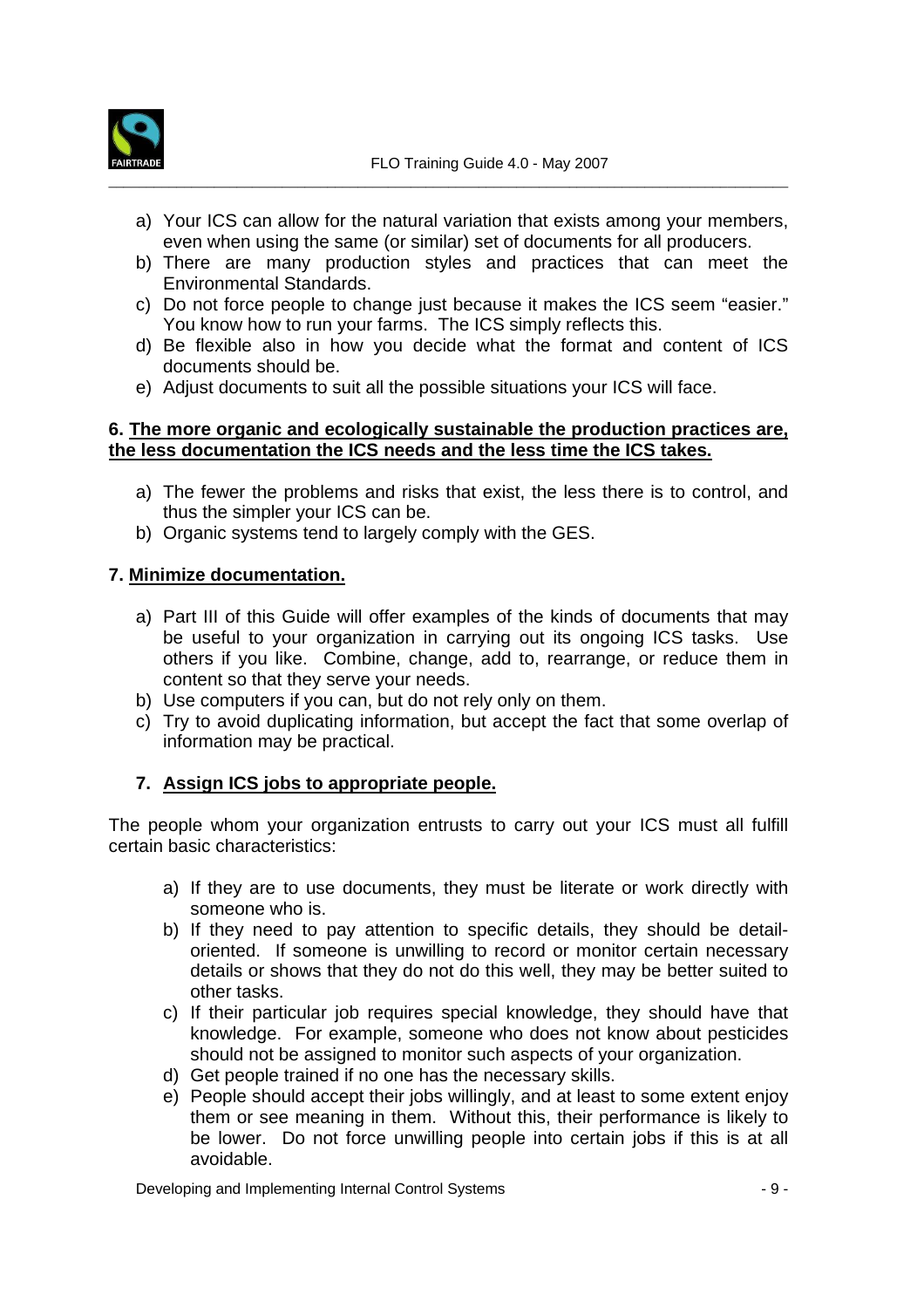

Part II of this Guide will further discuss how to organize people within your ICS.

#### **9. The ICS must have a disciplinary system to correct activities that do not meet the standards.**

This needs to be at the heart of your ICS. When a producer member or group or some other aspect of your operation is not meeting the standards, it is up to your ICS to identify the problem, and decide when and how it needs to be fixed. Then your ICS needs to follow up and make sure the corrective action was done.

 There is some flexibility and room for interpretation as to how serious any given situation is, and thus what kind of corrective action or discipline is necessary. It is up to your organization to propose details, and for FLO-Cert to accept them or have you revise them. FLO-Cert understands that it is not desirable to punish individuals or groups as part of a certification. However, your ICS is supposed to function in many ways like the certifier would, and this means being strict under certain conditions.

 Culture and social traditions will influence how you handle problems among your members. Below are some generally accepted guidelines and typical features of an ICS disciplinary system. They can be combined in a variety of ways.

- a) All violations of the standards should be documented, including the date, persons involved, what the problem is.
- b) A plan to correct the problem should be agreed between the persons needing to make the corrections and the ICS. A timeline should be included for making the correction(s). These things should also be documented. Failure to make improvements as originally agreed should be dealt with more severely.
- c) Members who willingly break the standards should be treated more severely than those who do so accidentally or out of ignorance.
- d) Repeat violations should be treated more severely than first-time violations.
- e) Penalties can range from warnings, to excluding products from being sold under the FLO certification, to removing the person (or group, or field, or factory, or any other aspect) from the certified group – either for a temporary period or permanently.

In any certification scheme, even the best operations face minor issues that need to be improved. Very rarely is any operation – small producer organization, single farmer, hired labor situation, factory, etc. – certified as "perfect" with no conditions whatsoever from the certifier.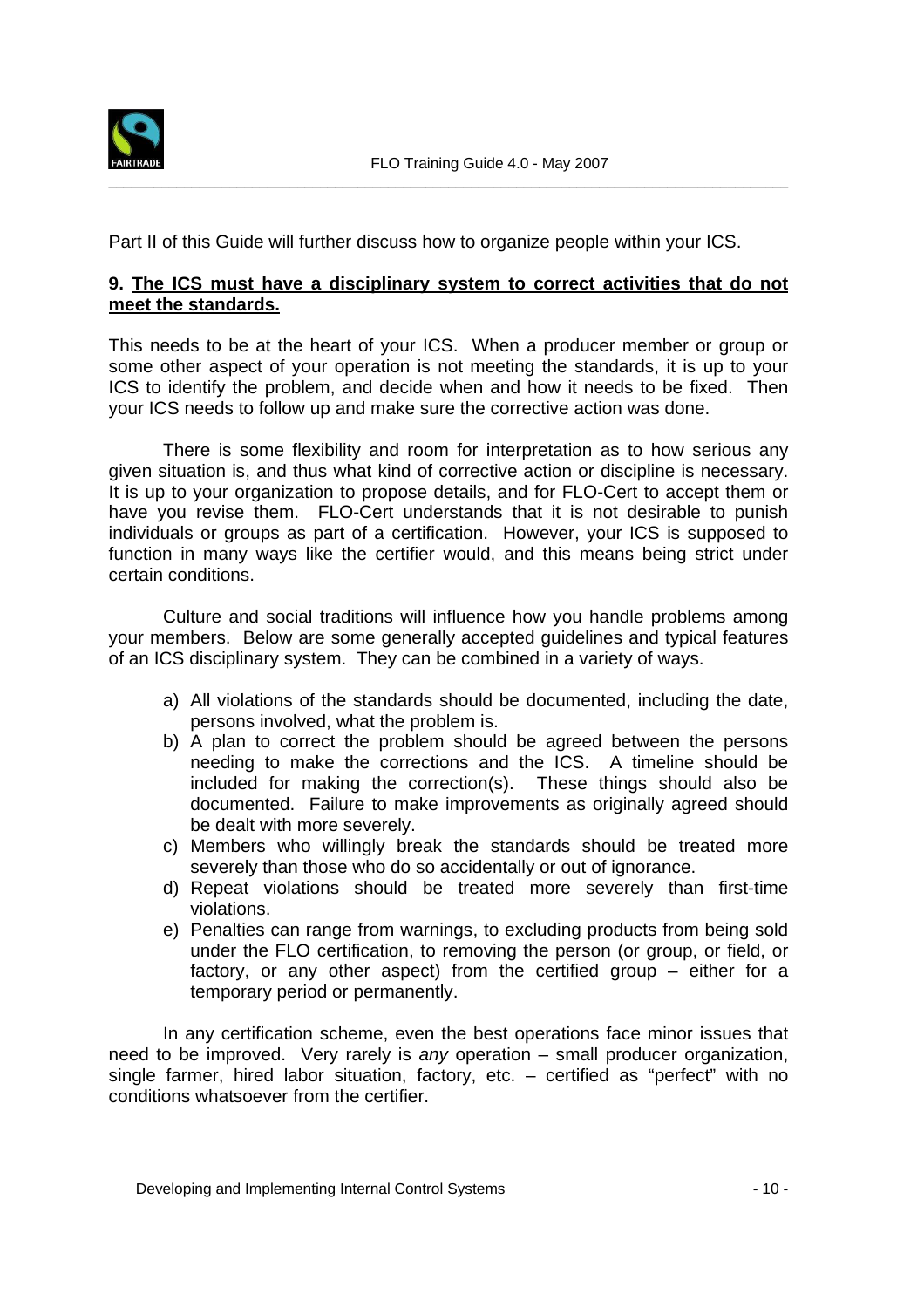

 The members of your organization, however, should understand and agree with each other that they are entering the certification together. If any individual creates a serious problem, it could put the certification of the entire organization at risk. Remember, FLO-Cert is certifying your organization as a  $unit - it$  is all certified or it is not certified at all.

 Part II of this Guide further discusses how you can decide on your disciplinary system.

#### **10. Continue to make improvements.**

The FLO standards include certain requirements that are intended to be ongoing improvements. Beyond this, a healthy organization and ICS is one where its people identify such improvements, set goals and timelines for taking steps, and then reevaluate their progress. Organizations that feel they are improving over time (in any aspect of their operation) tend to be the ones that have the greatest long-term success and the most satisfied members.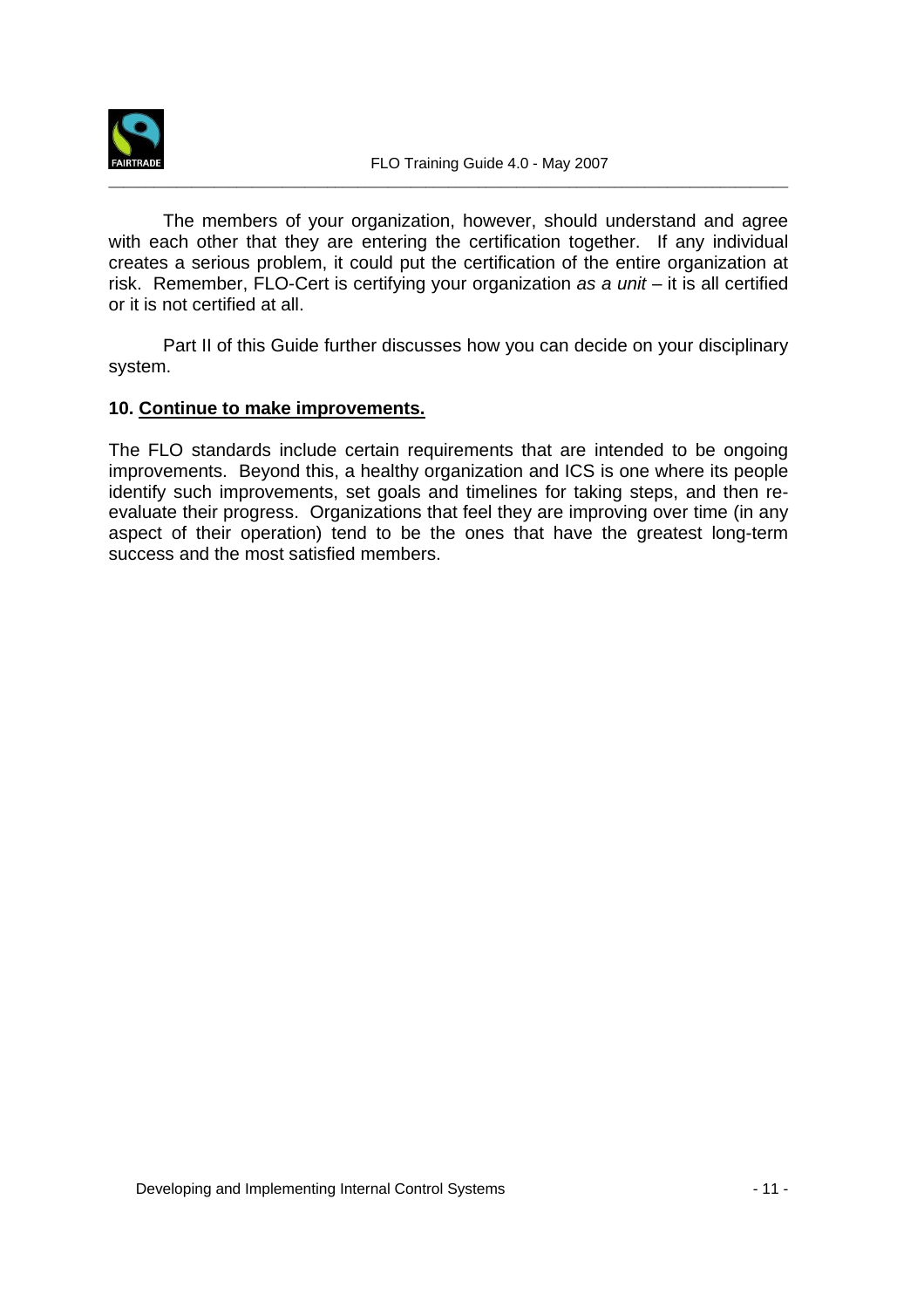

## **PART II – Master Planner**

## **Introduction:**

The purpose of this part is to help you:

- 1. Understand the steps needed to write and implement an ICS.
- 2. Know who your resources are and what they should do.
- 3. Understand what aspects of your organization and operations your ICS needs to control to meet the FLO Environmental Standards.
- 4. Create a timeline for action.
- 5. Relate the above plans to the documents described in Part III of this Guide, which you will need to have as part of your ICS.

There are a variety of tasks involved in making your ICS happen. The order in which you do many of the tasks described in Parts II and III of this Guide is, however, flexible. Many of the tasks will have to be done at the same time as each other. This will become more obvious as you begin doing the tasks. The Checklist at the end of Part II includes your list of essential tasks.

### **Getting started:**

There are two stages of development to consider when creating your ICS.

The first is an **initial planning phase**, where you will decide:

- 1. who will carry out your ICS;
- 2. what they will do; and
- 3. how they will do it (and on what schedule).

The second is the **implementation phase**, which includes:

- 1. day-to-day activities of your ICS;
- 2. periodic evaluation of how things are going; and
- 3. making changes so that things work better, as needed.

The FLO GES provide for a phase-in period for Small Farmers' Organizations to establish an ICS. Please see the latest version of the FLO Standards for Small Farmers' Organizations, which describes the basic progress your organization should be making.

According to the GES, the initial planning phase should be done by the end of the first year. By the end of the third year, the implementation phase of your ICS should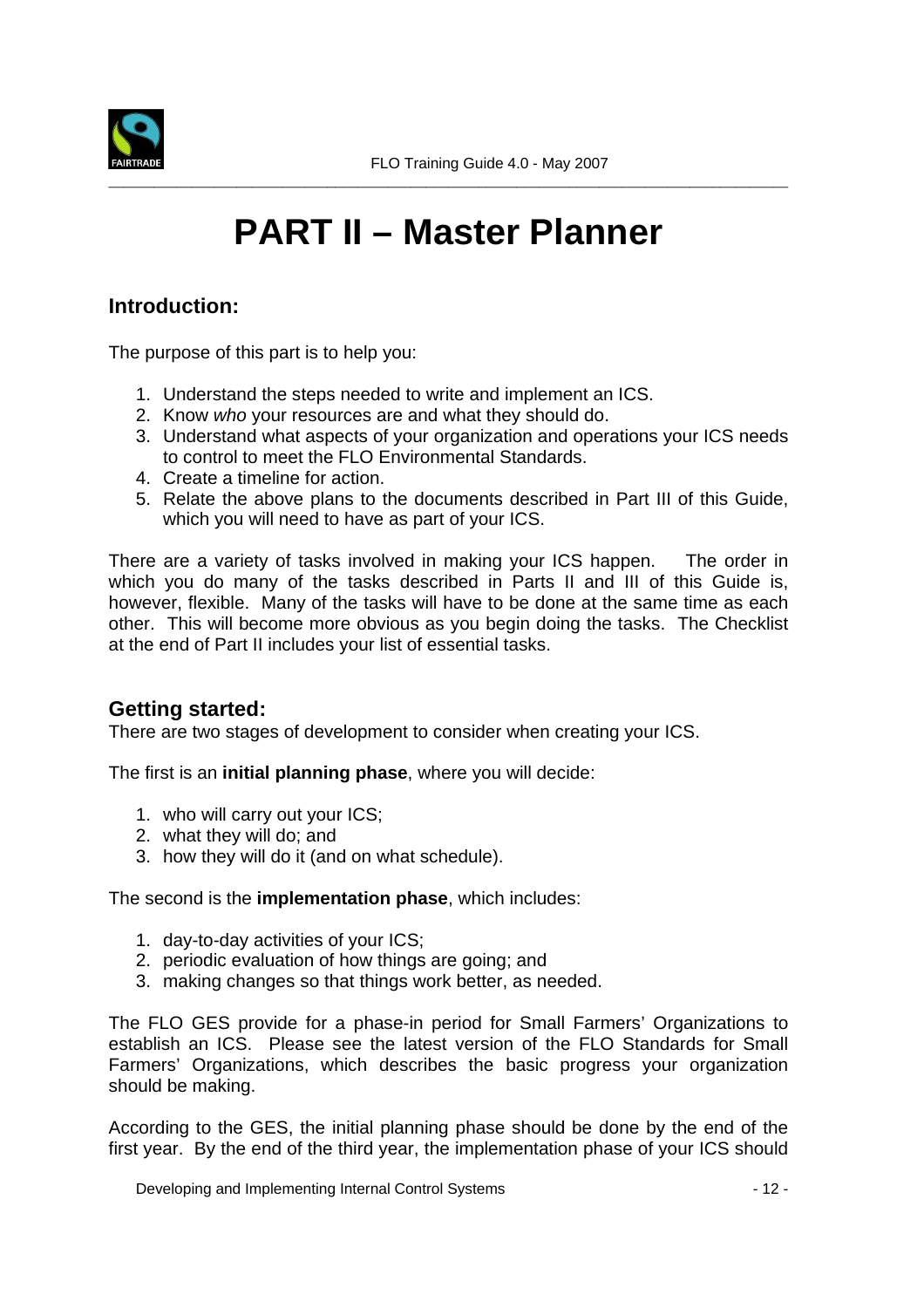

be running well enough to be able to show that your organization meets the rest of the GES

- 1. Certain parts of the initial planning phase described above are absolutely necessary before anything else can successfully happen in your ICS.
- 2. You may choose to complete all of the initial planning phase before moving on to any part of the implementation phase, but this is not strictly necessary. You might, for example, want to learn as you go by starting some of the simplest tasks straight away.
- 3. Be organized in your approach, but do not be so rigid that you cannot allow progress to flow smoothly.

As stated in Part I of this Guide, in some cases just because you are having trouble with one aspect of your ICS does not mean that all other aspects have to be put on hold. If you find that you can't move forward, this is probably a sign that you should seek other help.

Who will make your ICS happen, and how?

#### **The very beginning:**

Set up a small group of decision makers.

The people in your organization are your greatest resource in making your ICS a success. **A person or a core group of people will need to begin planning your ICS**. Normally these are the people who are already in positions of authority in your organization, who have contact with FLO already, or who have been given this new assignment by the organization's leaders. They should use this Guide, the FLO GES (including the Prohibited Materials List), and other pieces of information when making plans and decisions. .

#### **Basic approaches to control:**

There are two approaches to carrying out an ICS:

- 1. a **centralized ICS** person or team which carries out all of the tasks of the ICS throughout the entire organization; or
- 2. a **community-based approach** where local people or groups carry out the same ICS tasks for limited numbers of producers and operations. These must then be coordinated to ensure a uniformity of performance. The results are then pooled together to allow for inspection by the certifier.

In some cases, a combination of these two approaches also works. It is possible that a centralized ICS can delegate specific tasks to local people, with these people reporting directly to the centralized ICS.

Developing and Implementing Internal Control Systems - 13 -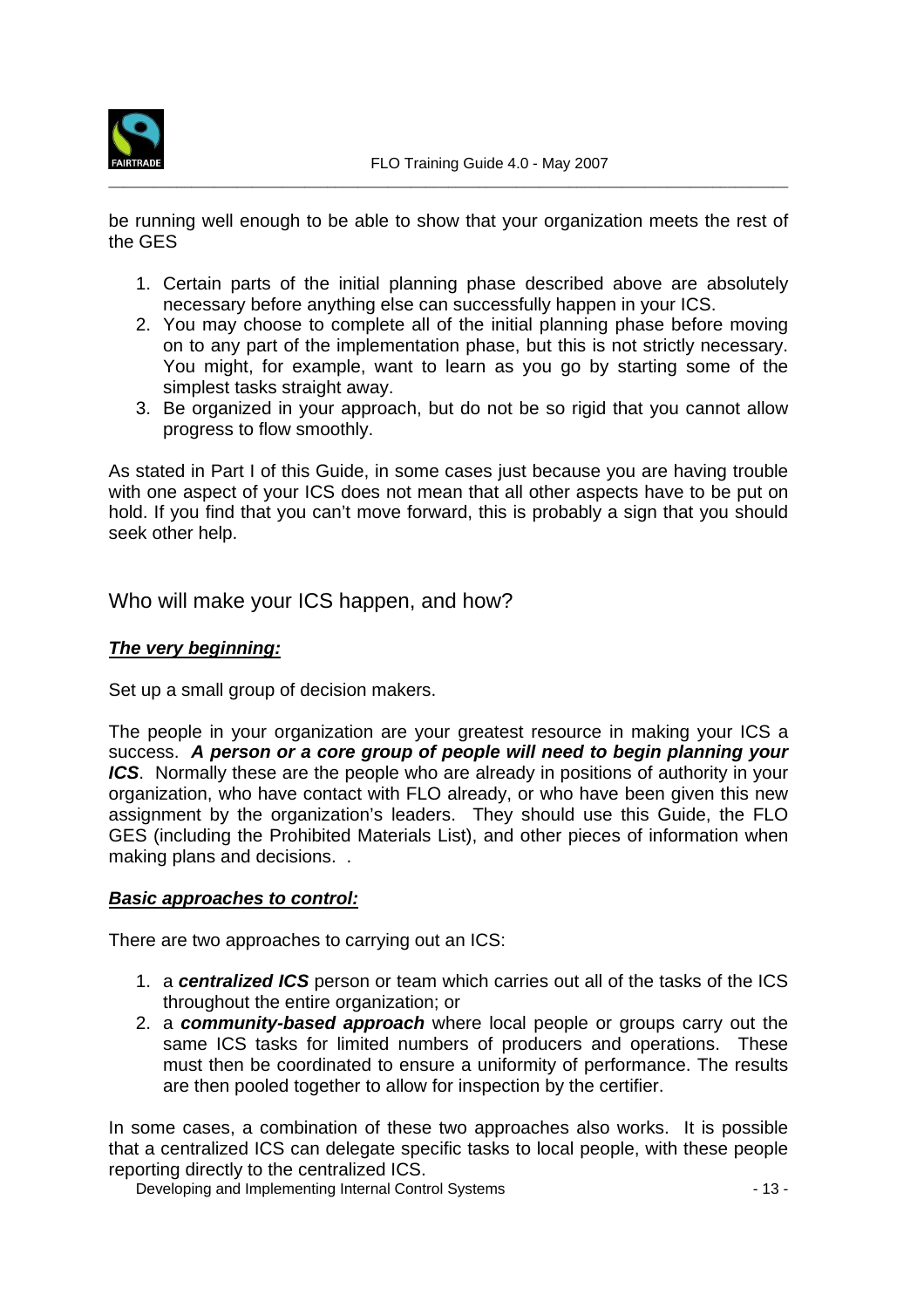

**Example:** An organization with 1000 farmers in 30 communities has a centralized ICS that carries out internal inspections of each producer member once a year, and decides whose product qualifies for certification and sale. Throughout the year, the community has its own "mini ICS" that makes periodic checks on farmers, communicates with the central ICS to resolve problems or make improvements, and does most of the day-to-day ICS work. If the community-level ICS believes that a producer member is not meeting the standards, they can take corrective action to preserve the rest of the community's integrity and thus ensure it can stay in the certification program. If the community does not function like this, the central ICS has the option to exclude the entire community from the program. Such arrangements and agreements have been made ahead of time when the ICS was first designed. When the FLO inspector comes, s/he inspects the central ICS and its inspectors' work, and also makes random checks at the community level to make sure the community people are doing their part of the ICS correctly and completely. This involves also checking individual producer members' operations. (See immediately below for more discussion about this type of setup.)

#### **Top to Bottom:**

It may be the case that the design of your ICS has several levels.

#### Example:

A central management person or team oversees a group of field inspectors. Each field inspector oversees a group of communities. Each community is responsible for controlling its own producer members.

In this example we have 4 levels: the central management, the field inspectors, the community enforcement, and the individual producers.

For the ICS to function properly, each level of the ICS must be able to control the layers that are below it. Thus, in the above example the community is only responsible for its own producer members, but the field inspectors are responsible for the activities of the community enforcement as well as of the individual producer members. The central management is responsible for everyone.

This does not mean that the upper levels must do the same work as the lower levels, but rather that they must make sure that the people involved at each level are doing their jobs properly.

The only way to ensure this is for the upper levels to *make their own sample checks* of the system. This top to bottom approach in the ICS is a key to its success.

**Example:** The organization's ICS has one central coordinator who is the FLO contact. This person oversees the organization's members, who live in 20 different communities. The communities each have agreed to enforce the GES through a communal system where producer members check each other's activities and require changes or improvements as needed. The central coordinator reviews the

Developing and Implementing Internal Control Systems - 14 -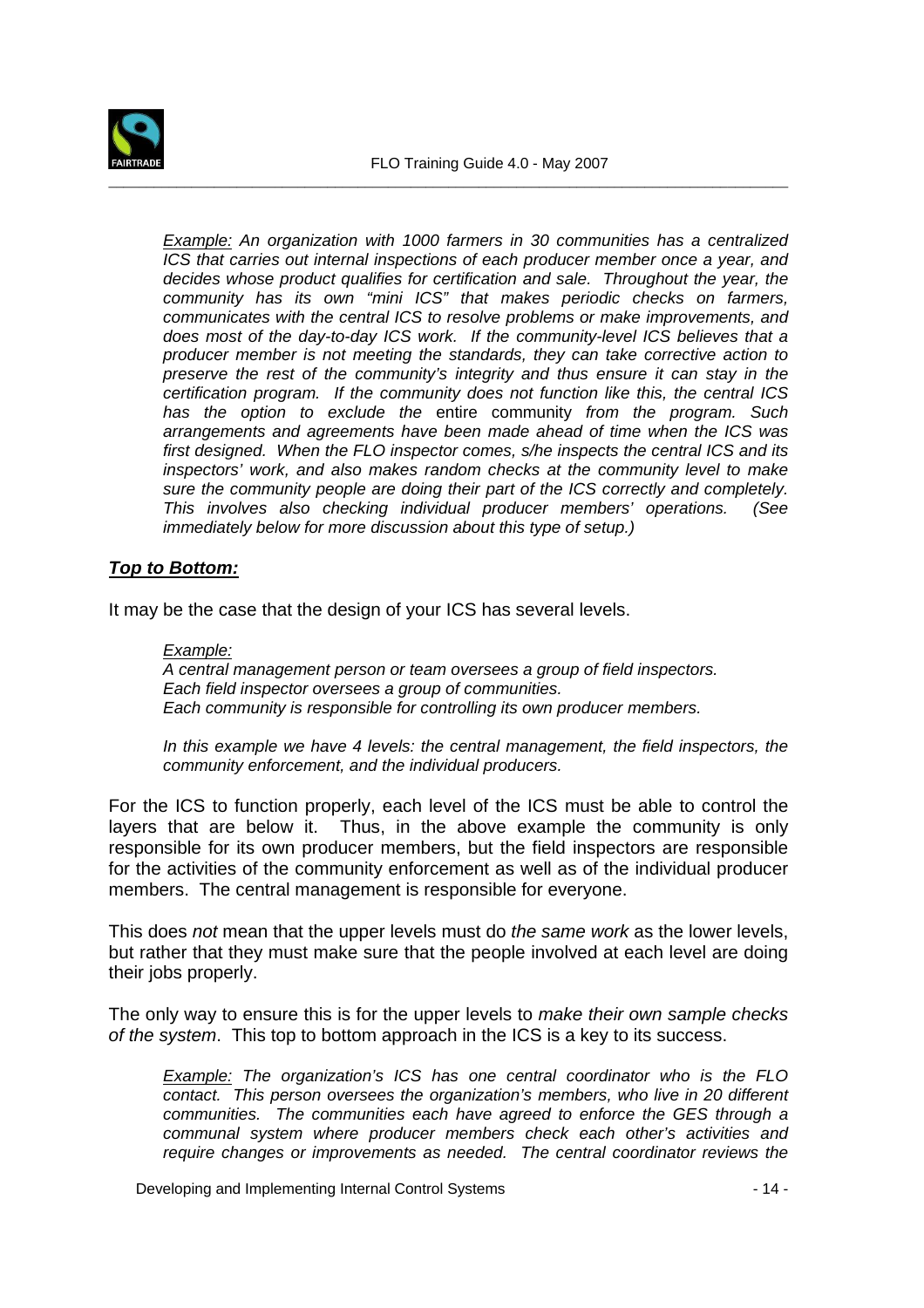

#### documents/records of the different communities, and then **verifies** them by making his/her own checks of the individual producer members on a random basis.

In this example above, if the central coordinator does not make checks on the individual communities' work, then the organization runs the risk that some communities will comply with the GES and others will not. Communities where improvements are necessary must be identified by the ICS and corrective actions taken. If it appears to the inspector and certifier that no such monitoring and/or improvement is being done, then the whole organization's certification may be lost.

The ICS disciplinary system can be applied not only to individual producer members, but to whole communities or even entire Small Farmers' Organizations.

#### **Necessary ICS job skills:**

We stated in the Guiding Principles section of Part I of this Guide that it is necessary to choose appropriate people to carry out the ICS. The following types of skills are necessary, although these skills can be shared by more than one person:

- 1. ability to organize people in group meetings both small and large;
- 2. ability to organize and maintain a certain amount of documentation;
- 3. ability to delegate tasks to other people, if more than one person is to run the ICS;
- 4. knowledge of how to grow the crops produced by the organization's members, preferably using organic or low-chemical methods.

Normally, an ICS can be run with one or only a few people, but the more complicated the ICS, the more of their time it will take. (See the "Complicating factors" section below.) Second- , third-, or fourth-grade organizations will take progressively more people. However, when one considers how many individual farmers are being certified at once through this system (up to many thousands), the "efficiency" is impressive!

#### **Producer agreement:**

#### Everyone has to be committed.

No matter how good your ICS people are though, their job will be impossible if the producer members of your organization have not agreed to cooperate with the effort. Thus, one of the very early tasks in your development of your ICS will be to introduce the idea of the ICS to the **producer members** of your organization and have them **agree to participate** in the system.

This means that the members will need to be well informed about what the ICS is. Taking some time and making some effort to educate the members of the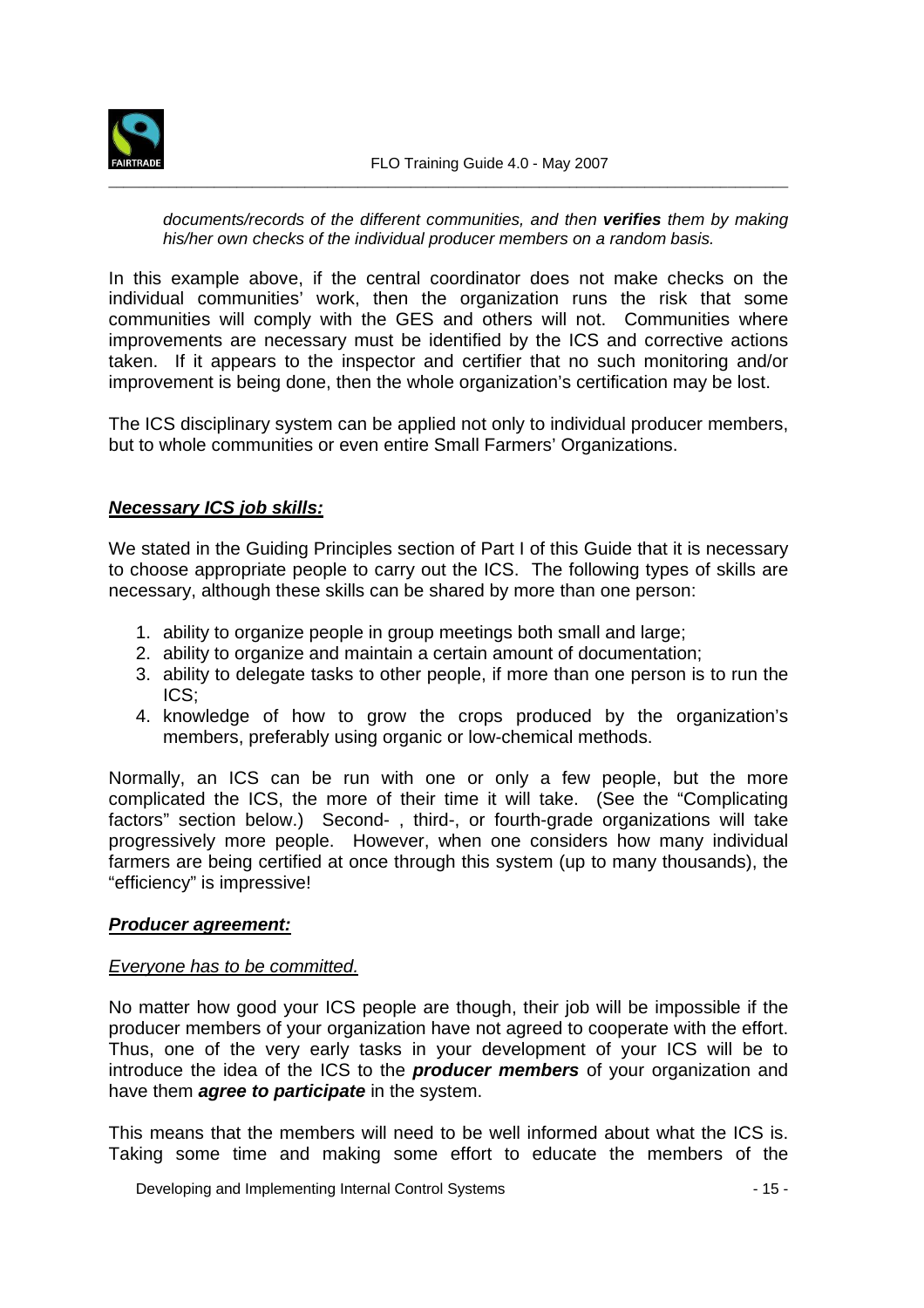

organization about the new GES is worthwhile, and is part of what the initial year of planning as mentioned in GES section 3.1.1.2 is meant to include. How they are informed is again your choice – individually, via group meetings, or in some other way.

FLO standards require a democratic structure be in place for certain aspects of Small Farmers' Organizations. It should be relatively easy then to include a decision where agreement is made:

- 1. to follow the GES
- 2. to allow their farm to be controlled by the ICS
- 3. to follow the disciplinary system of the ICS (see Part I, Guiding Principle 9).

Some type of **documented producer agreement**, either by each individual member, a single document signed by all members, or a similar presentation is a powerful support to starting and maintaining the ICS. (People who don't know how to write can leave a fingerprint or make a mark of their own instead of signing their name.) Whether this agreement is done individually or via some group meeting is your choice. When new members join the organization, they should also clearly agree to participate in the system.

Exactly how each producer member participates is the decision of your own organization and ICS. Each producer must at least agree to follow the GES and agree to be controlled by the ICS for their own farm. The ICS can also be designed so that some people have different additional responsibilities and tasks. Furthermore, people who are carrying out the ICS do not have to be producer members themselves, as long as the organization recognizes their authority to do their jobs.

#### **Internal or "self" review of the ICS:**

It is generally a good idea for the ICS to review itself. This means that the people who normally do specific ICS tasks have their work checked by other people, to make sure that they are doing their jobs properly. The FLO-Cert inspector will do this as a main part of his/her inspection. The higher the grade your organization is and the more farmer members you have, the more important this type of internal checking becomes. The more confident you are about how well your ICS is working, the less you may feel the need to do this kind of work.

**Example:** A first-grade organization has 1000 farmers in 30 different communities that are spread out over a broad region. The organization's ICS has one central manager, and 3 field inspectors who work with the farmers to make sure they meet the GES. The manager periodically goes to the fields and checks the work of the field inspectors to make sure that what is stated in their ICS documents is really true and that the findings noted there are fair and complete. Another approach is that every now and then the inspectors inspect farmers in each others' areas, and compare their findings with each other to see if they match.

Developing and Implementing Internal Control Systems - 16 -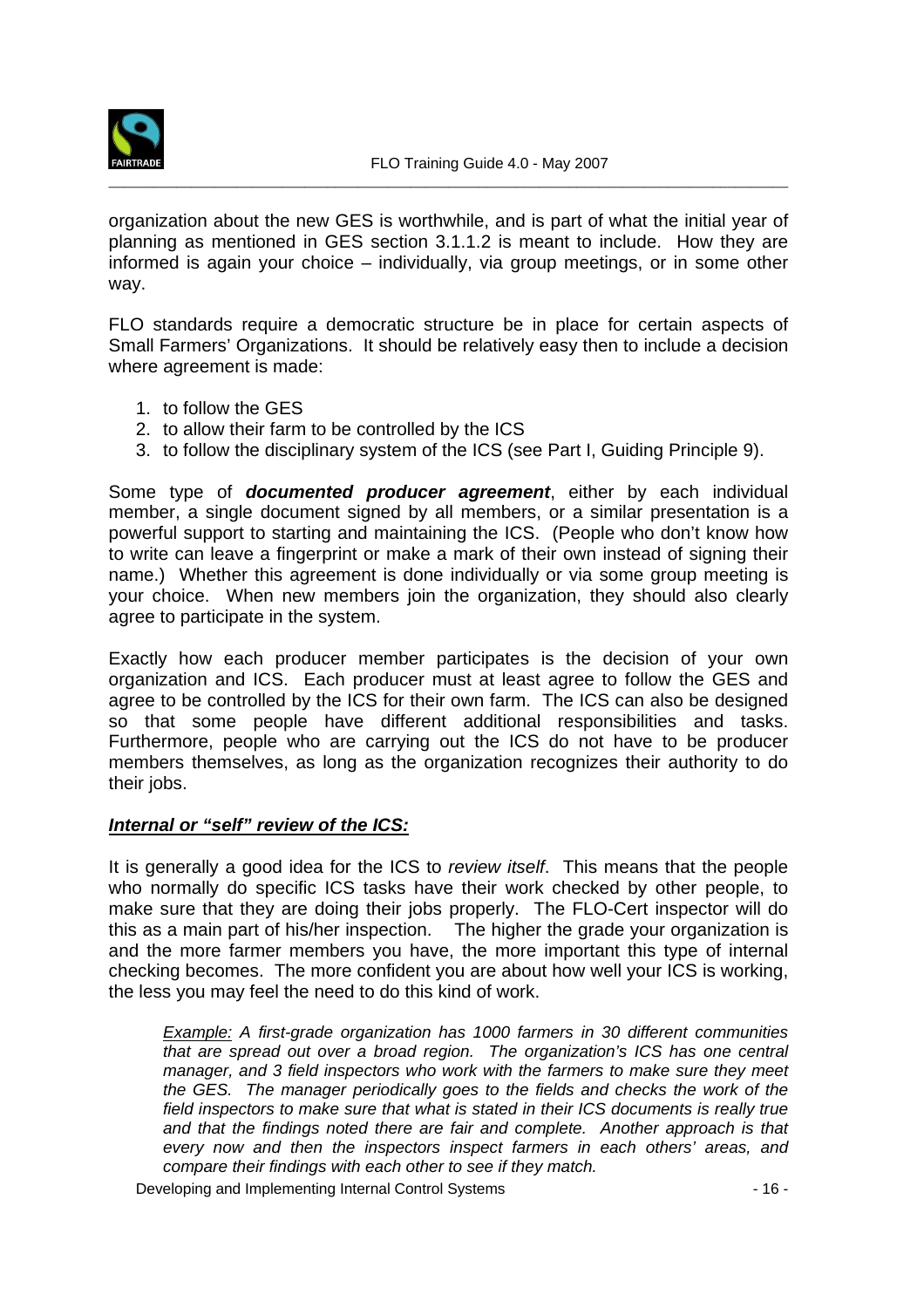

In effect, what is happening here is similar to what the FLO-Cert inspector will do. The FLO-Cert inspector will take sample cases from the organization's ICS and follow them through from top to bottom to make sure that the ICS is paying attention to the GES.

Example 2: A second-grade organization has 5 separate cooperatives of Small Farmer's Organizations. The second-grade organization is the FLO-certified party, and maintains the overall ICS that is presented to FLO-Cert for inspection. This ICS has assigned a person to each of the five Small Farmers' Organizations to make sure the individual member producers are meeting the GES. Each Small Farmer's Organization has over 1000 farmers, so each person assigned by the second-grade organization assigns several people to make sure the farmers are following the GES. To check the system, a responsible person from the second grade organization periodically makes checks on individual farmers, and follows the ICS documentation from farm level to the top of the second-grade organization. Again, this is the type of activity you can expect your FLO-Cert inspector to do.

## **How much time will your ICS take?**

#### **Internal Inspection:**

The key job of your ICS is to make sure that all activities dealing with the certified products meet the standards. You therefore need to inspect the different kinds of operations that the standards include. In the case of the FLO GES, this means inspecting the following:

- 1. each producer member's farm, which also includes:
	- a. the fields
	- b. the farmer's own storage areas
	- c. the farmer's equipment
	- d. any materials the farmer uses in his farming (e.g., fertilizers, chemicals)
	- e. the areas that immediately surround his fields (e.g. neighboring lands that might be a source of contamination)
- 2. any sites where harvested product is stored or handled before your organization sells it as a FLO-certified product, such as:
	- a. commonly used or community sites where harvested crop is collected, weighed, washed, processed, or packed
- 3. other areas, equipment, or facilities that are shared by the organization's members, including:
	- a. common water sources (e.g., well, rivers, etc.)
	- b. garbage collection or dumping sites
	- c. recycling areas
- 4. any other aspects that you think are important to your organization that relate to the GES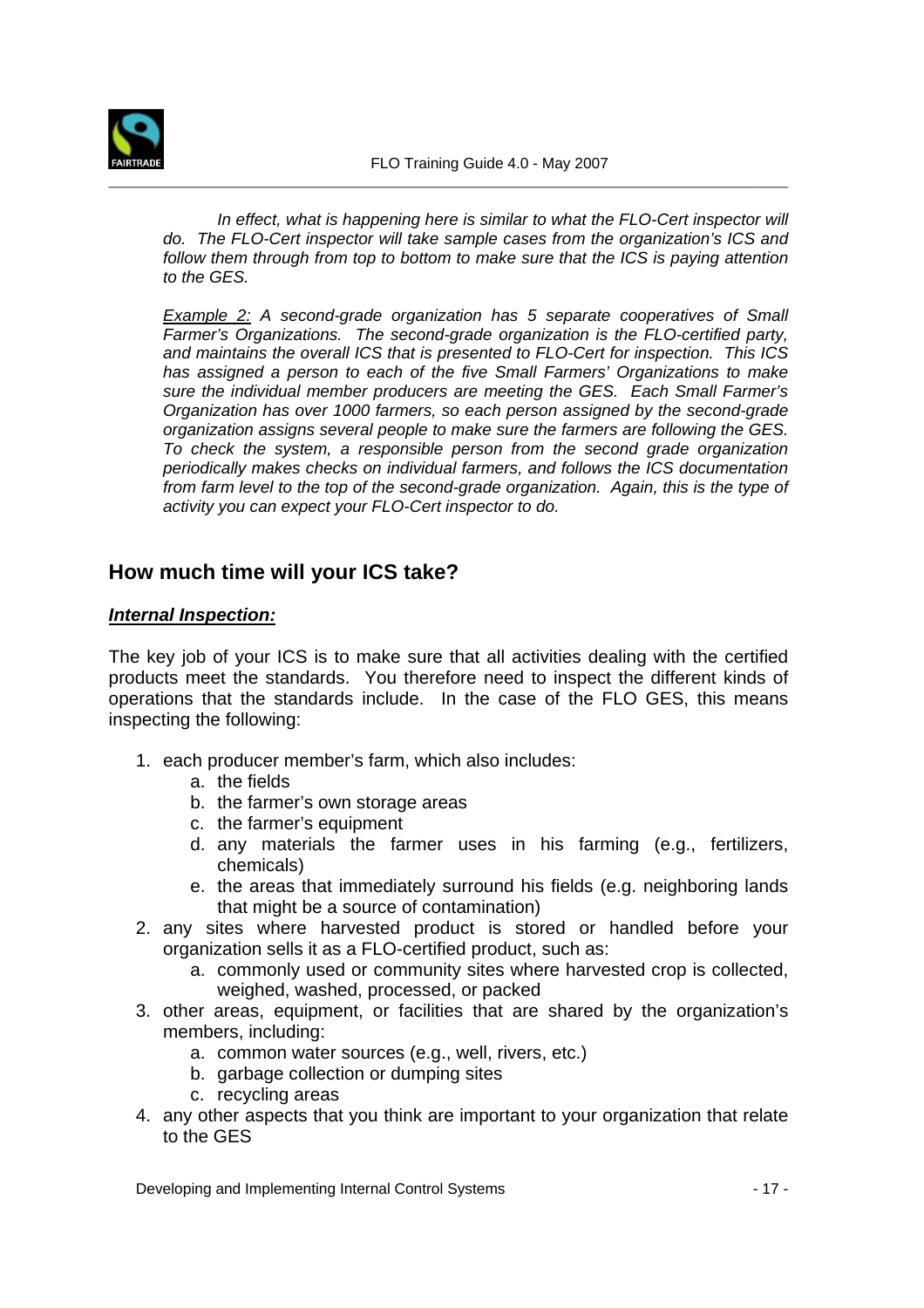

As described earlier in this Guide, you may also need to plan and budget for group meetings, both to get your ICS started with your producer members, and to provide ongoing updates and training for the people in your organization.

#### **Complicating factors:**

The following is a list of things that will generally make your ICS more complicated and/or difficult. Many of these are almost inevitable. They are shown here to help you understand more of the "big picture" of planning and maintaining an ICS.

As the following things increase, the ICS generally takes more time:

- 1. number of producers included
- 2. number of individual fields and/or acreage under certification
- 3. difficulty of moving across or seeing across fields
- 4. physical distance between fields or communities
- 5. number of distinct communities of producers
- 6. different ways these communities are governed
- 7. variation in types of terrain or land that is farmed, i.e., different farming environments
- 8. use of synthetic pesticides and fertilizers
- 9. potential contamination from neighboring (non-certified) farms
- 10. the higher the grade your Small Farmers' Organization is under FLO.

The following may simplify your ICS in some ways, and complicate it in others:

• diversity of crops and other plants – having more kinds of crops to monitor may in some ways make a bit more work for the ICS, but the benefits of having a diversity of crops usually far outweighs any such disadvantages. Farms with good biodiversity tend to have fewer problems with pests and diseases, and so need fewer chemicals. The less chemicals that are used, the easier it is to meet the GES and the easier the ICS becomes.

#### **Basic Data:**

How long your internal inspections will take depends largely on how complicated your organization is. To begin to get an idea, you need to answer the following basic questions:

- (1) How many producers are involved?
- (2) How many additional places are involved i.e., those mentioned above that need to be inspected, other than individual farmers (e.g., storage, processing, equipment, waste collection, etc.)?
- (3) How many producers can an ICS inspector expect to inspect in a day?
- (4) How much time would each of the other sites take to inspect?

Developing and Implementing Internal Control Systems - 18 -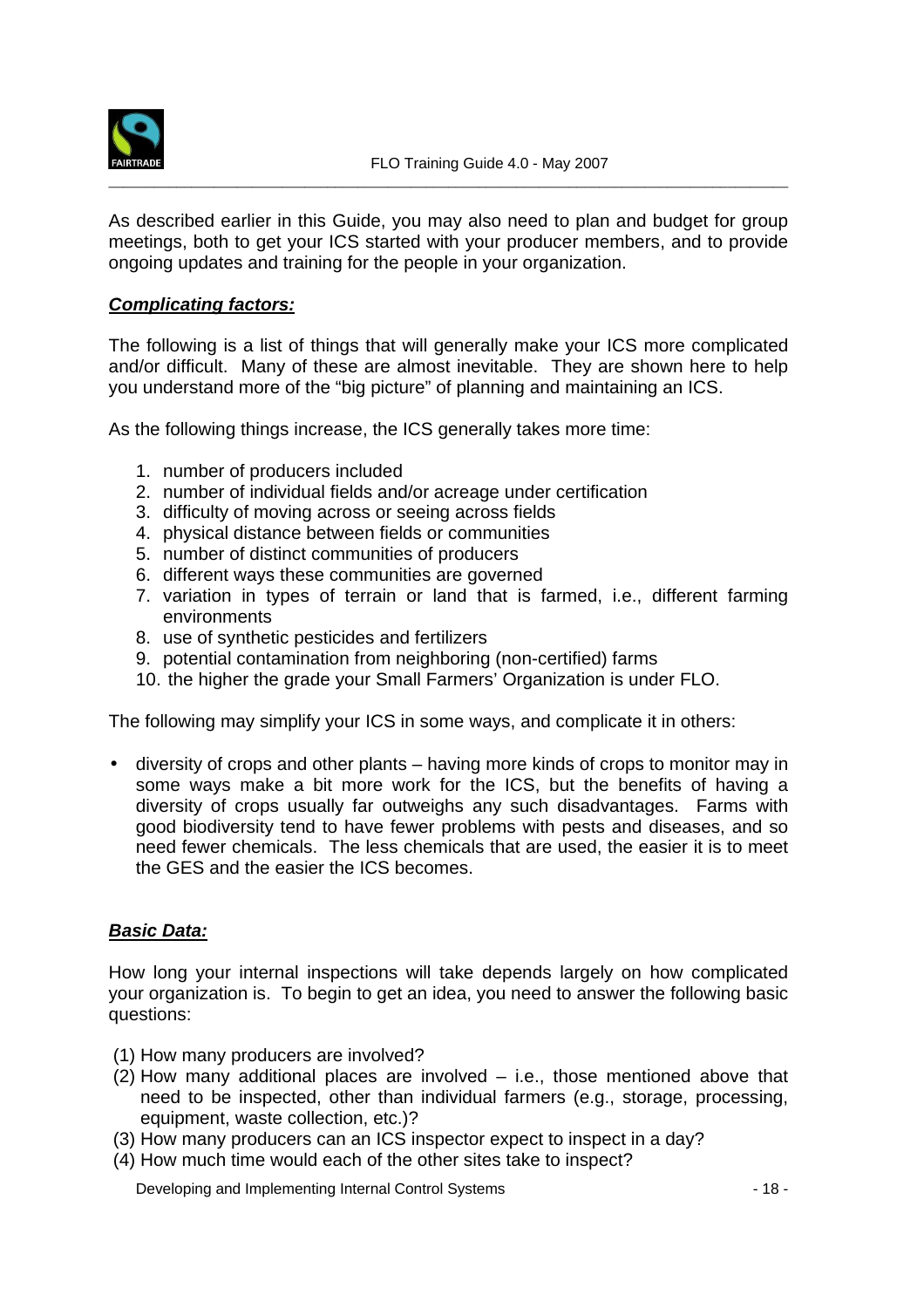

The answers to questions (1) and (2) above are basic data that your ICS must know before progressing further.

To answer questions (3) and (4) above, you must have some understanding of how much work is involved to make sure each individual inspection covers the GES. In other words, how much is there that the ICS really needs to control? We discuss this topic below, under "Control Points."

Also important to answering questions (3) and (4) above is that you will need to budget time for your ICS inspectors to be able to get from one place to the next. For example, if your farms are all next to each other, very little time will be used in traveling, and more inspections can happen in a day. If on the other hand there are many kilometers of mountains or jungle between two farms, this will limit how much can get done in a day.

Similarly, the size of the individual member's farm and the farm's environment may also affect how quickly you can do an inspection. For example, if a farmer's field is a wide, flat plot where the inspector can see all edges of it by standing in one place, this is easier and takes less time than if it is a dense jungle where the inspector must walk further to check all the borders to make sure that surrounding areas area being managed according to the standards.

## **Control Points**

Control points are the key parts of your members' operations that might be at risk of not meeting the standards. Different farming situations have different risks.

Identify and prioritize the risks your organization faces. Address these through four basic steps:

**Plan............**Identify the risks, and what steps you will take to minimize them.

**Do.................**Follow your stated plan; take the steps you planned.

**Check………**Review the work you have done to see if it is effective.

**Act………….**Make corrections or adjust your system as needed to make it better.

Repeat the above four steps in an ongoing cycle of activity. This is the heart of how your ICS should work.

Your ICS' key task is to pay attention to these risks, and enforce enough controls so that the risks are minimized or eliminated. How the control should be made depends on the specific case, and can be decided by your ICS along with the producer member(s). Usually it involves making adjustments to a farmer's practices, or keeping aware to make sure certain things do not happen. Often if the farmer makes intentional improvements to his farm, this helps avoid other problems.

Developing and Implementing Internal Control Systems - 19 - 19 -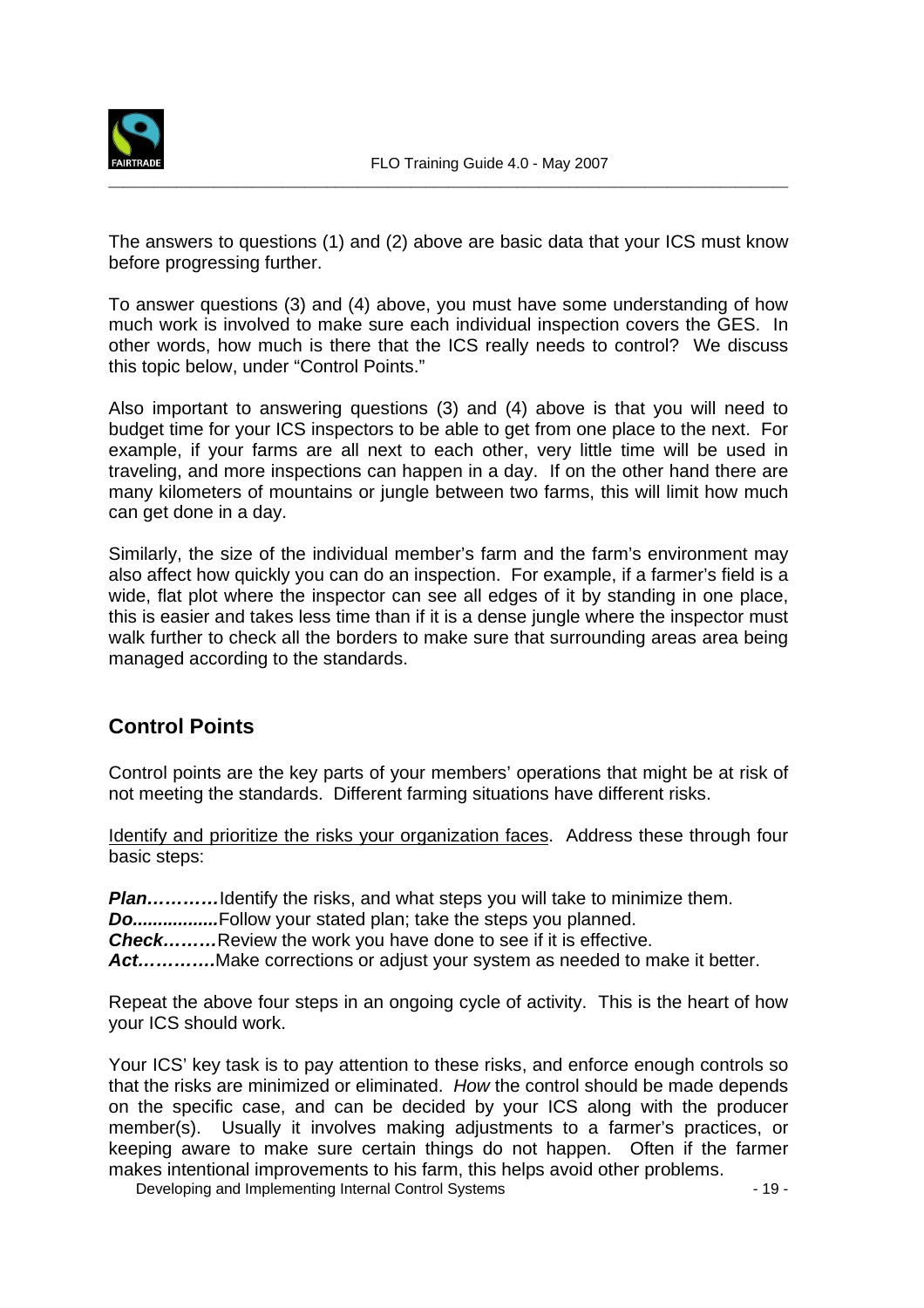

To identify what the control points are for your organization, compare the GES sections to the specifics of your own organization. We can think about the control points as being in two basic categories:

- 1. Control points that apply to individual producer members' farms or need to be controlled on an individual basis
- 2. Control points that apply to common or shared areas, or to the organization as a whole, and can be applied on an organization-wide basis

Part III of this Guide includes a modified version of the GES that is in a checklist format. This format shows the GES standard by standard and suggests how your ICS can control it. You can use this format to decide what is relevant to your organization and how you can include it in your ICS. If you believe that your producers and/or the organization as a whole fully meets a given standard "automatically" and it is thus not a problem or any risk, then you do not need to include it as part of your ICS any further.

**Example 1:** The farming practice among all the members of your organization is a fully traditional system, where no synthetic or purchased fertilizers or pesticides are used. Thus, section 3.2 of the GES is met, and this does not have to be controlled. However, if **some** members do use chemicals, then it does become an issue that the ICS needs to control, even if in most producers' cases it will not be a problem.

Example 2: The fields where the Fairtrade products are grown are all on flat ground that is covered year-round by plants, cover crops, mulch from fallen leaves, etc. In this case, erosion is probably not a risk and section 3.4.1.1 of the GES is thus not a control point. The FLO-Cert inspector will evaluate the situation as s/he sees it, and if it matches the ICS claim, nothing further is needed. If the FLO-Cert inspector finds that some fields are very sloped and erosion is happening, conditions for certification are likely to be imposed by FLO-Cert on the organization, because the ICS was not fully accurate and was thus not fully controlling this point.

**Example 3:** None of the crops grown by the farmers in your organization have been developed, marketed, or released to the environment as GMO's (Genetically Modified Organisms). Farmers do not use any pesticides that have GMO forms either. The Fairtrade product is not processed with anything that might be a GMO (e.g., an enzyme, a yeast, etc.). In this case, section 3.6 of the GES becomes automatically fulfilled.

 On the other hand, if part of the production system might be at a risk of GMO contamination while there is also a part that has no risk, only the part that is at risk needs to be controlled. For example, wine may be grown with traditional varieties of grapes, with no chance of GMO grapevines in the region. Some yeasts used to make wine however do have GMO forms. It is then up to the organization to confirm that the yeast they use is not a GMO. In this case, the control is likely to be on the organization as a whole as opposed to on the individual farmers, as the wine-making probably occurs at a central place.

Developing and Implementing Internal Control Systems - 20 - It is the organization's responsibility to identify control points. FLO-Cert inspectors and FLO-Cert will also oversee organizations' operations to make sure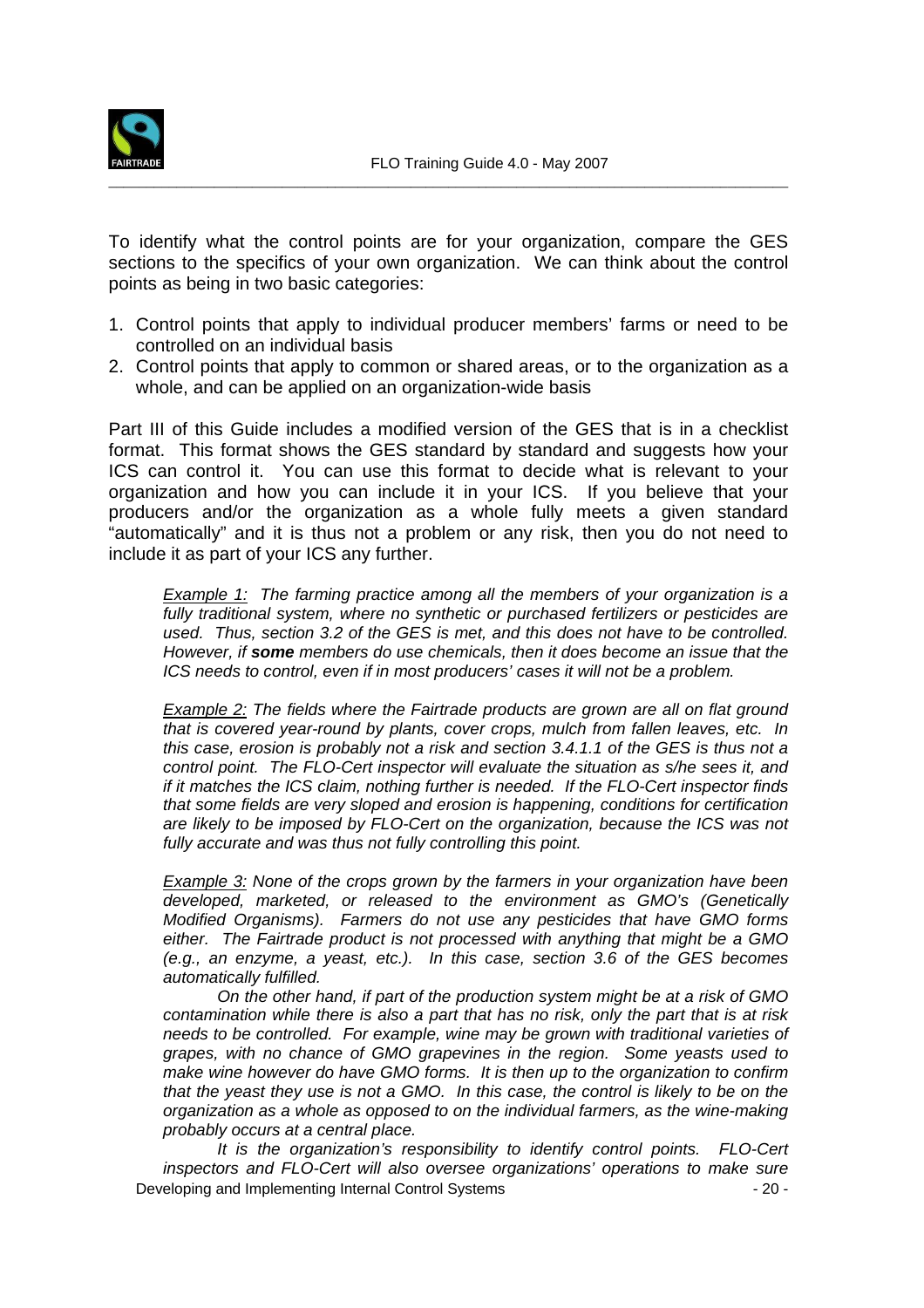

that the ICS is complete, and would impose conditions for extra control if they were missing.

## **Creating ICS Forms and Documentation**

Once control points are identified, your ICS needs to coordinate those points into a plan and documentation system for what will be included in your internal inspections. How you document these inspections is important to your certification, since you must be able to prove to the certifier that you know what to control and that you are actually controlling it – for all members and parts of your organization, even if the FLO inspector will only visit a small percentage of them. The inspector and certifier will use your documentation to "test" your ICS, by choosing specific cases and then inspecting these cases themselves. If their findings match your ICS' findings, and you have not forgotten any important control points, your ICS will be seen as successful and certification will be possible.

Part III of this Guide has a variety of sample forms, documents, and record-keeping formats that you may find useful. You may use these forms as they appear, or make adjustments to them if you want. Many of the sample forms also include explanatory notes. You may also combine forms or break them apart. Your goal should be that your documentation is:

- 1. Easy to use for anyone in your ICS who needs to use any given form
- 2. Complete enough to cover all relevant parts of the standards
- 3. The minimum amount of documentation possible to achieve the above. However, do not sacrifice thoroughness just to be brief. If some repetition or overlap makes things simpler, then do it that way.

#### **Document control:**

It is important that everyone is using the same version of the document. When you make a form/document, we recommend that you put the date on it that it was made. If you revise the form after you have begun using it, we recommend that you put the new version's date on it and then make sure everyone has the new version. This helps avoid confusion and keeps everyone using the "most improved" version.

### **Re-evaluation**

As you use your ICS, you will learn if there are aspects of your organization that need to be improved. A good ICS takes time each year to evaluate its own performance and progress, and then decides on how improvements can be made. Improvements might be made in any of the following areas:

Developing and Implementing Internal Control Systems - 21 -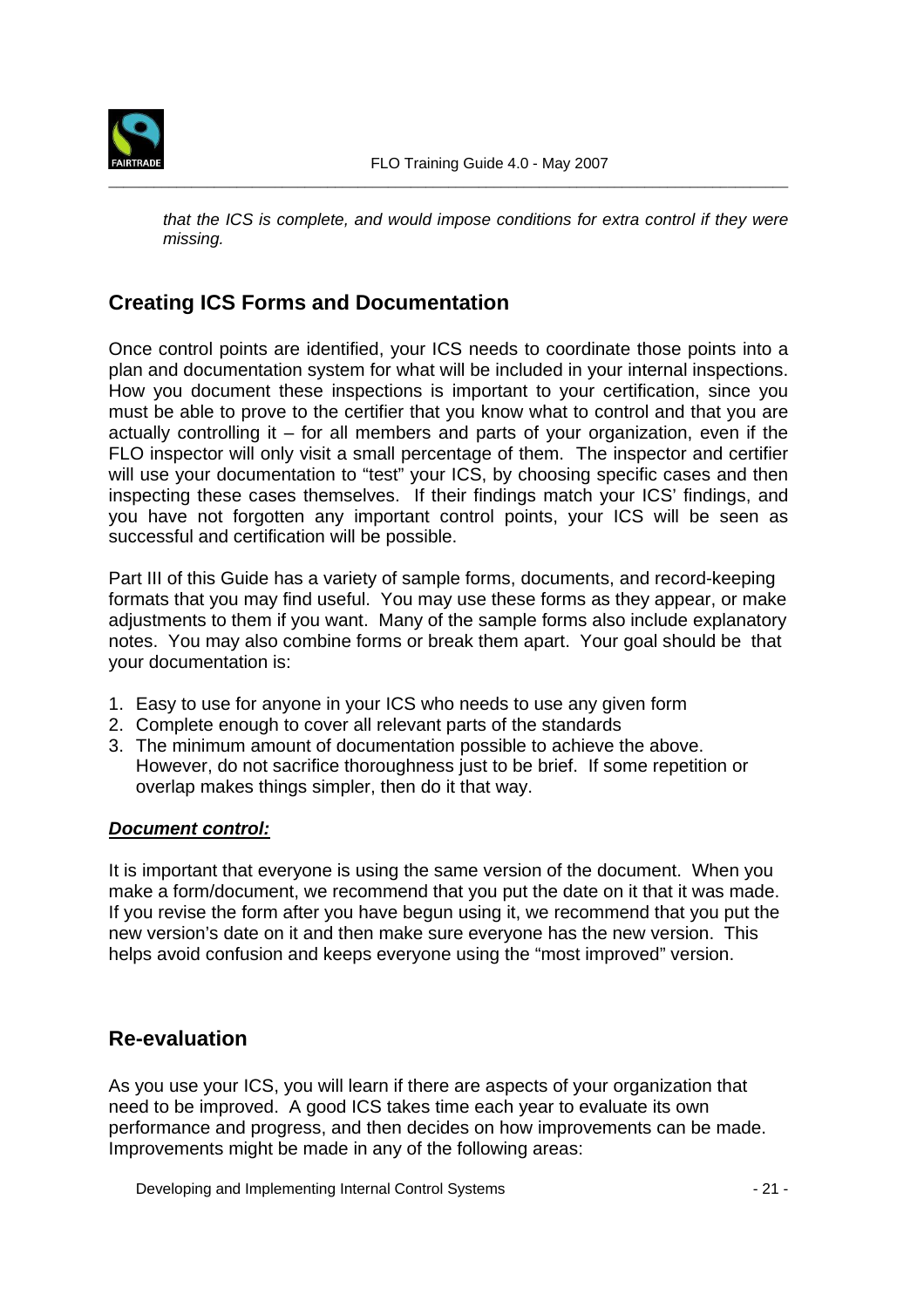

#### Certification:

- 1. follow-up on conditions for certification as imposed by the certifier (i.e., specific parts of the standards that are not being met)
- 2. parts of the standards that the organization can now approach as Progress **Requirements**

#### Education and Training:

- 1. need for more training of ICS personnel in certain topics
- 2. need for education of producers about certain topics

#### The ICS itself:

- 1. schedule or frequency of internal inspections
- 2. method of follow-up inspections
- 3. disciplinary system
- 4. the kind of information you record on your ICS documents
- 5. format or quality of ICS documents

 $\Rightarrow$  It is possible that even in the first year of your ICS you will quickly see some changes and improvements that can you can make to improve its functioning. Do not hesitate to make such improvements! Only by using the system can you really know what is practical and what is not.

Prioritize tasks and goals so that certification can be gained and maintained. Beyond this, make improvements that most benefit the members of your organization, their families, and their communities.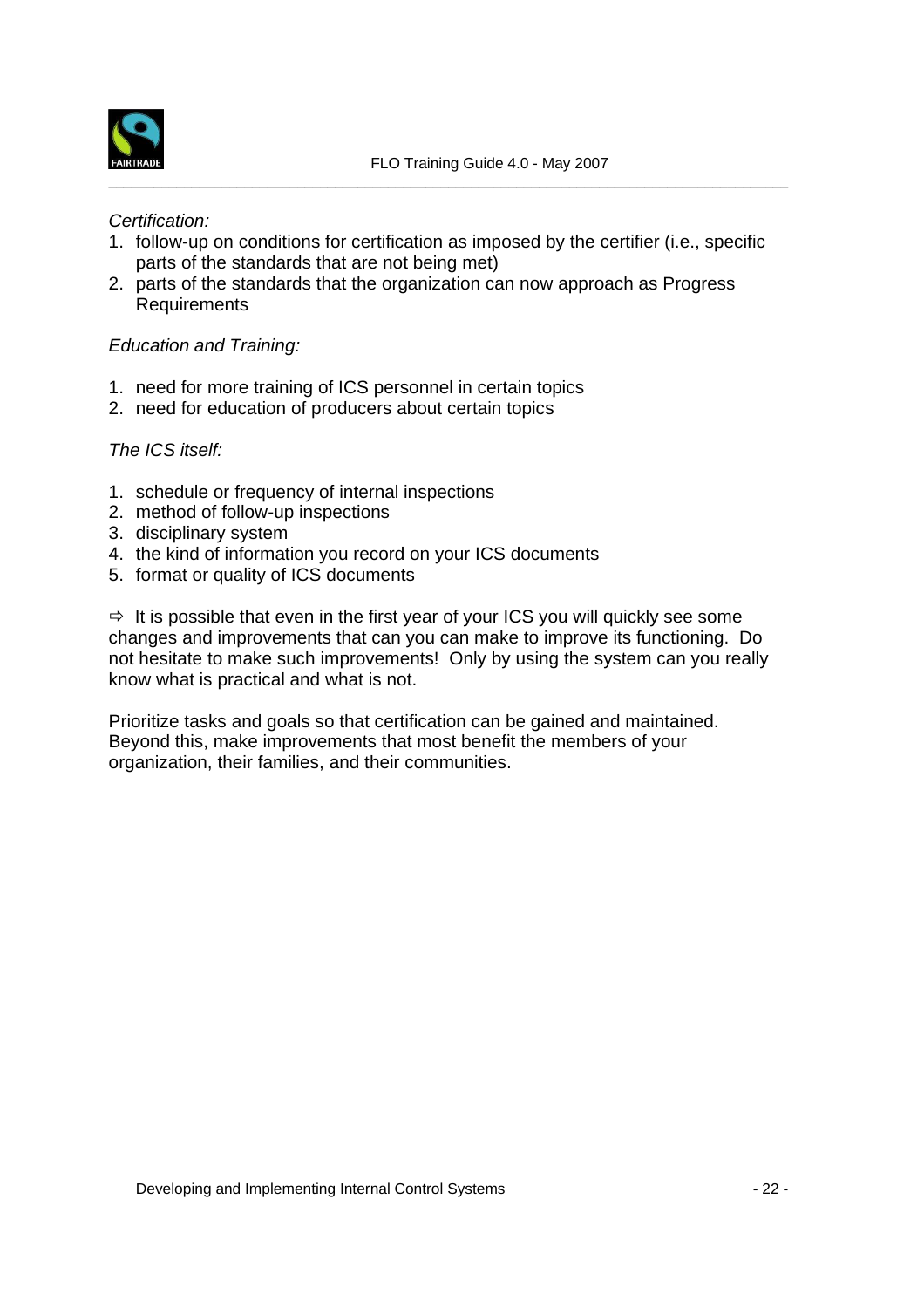

## **ICS Planning and Implementation Checklist**

**(Note: The order in which you do these tasks is approximate only.)** 

- □ Identify who will make take the initial steps to propose/design the ICS.
- □ Write down who will be the contact person for the FLO inspector and FLO-**Cert, and who is included in the ICS and what their specific jobs are.**
- □ Make sure that the people chosen have the necessary skills; if they do not, **find additional people and/or get training.**
- □ Make a written timeline to achieve each of the following tasks (check off  **each box below, when the task actually gets done):** 
	- □ Formalize the ICS' disciplinary system, making it clear what the  **consequences are when producer members do not meet the GES.**
	- □ Explain to producer members the new GES and ICS requirements.  **(You may wish to do this in several meetings if possible, to cover different sections or concepts of the ICS procedures and the GES standards.)**
	- □ Get producers to agree to their participation in the ICS.
	- □ As the GES Guidance Notes section 3.1.1.1 advises, make **written descriptions of:** 
		- Each type of job at the ICS and who is supposed to do it.
		- **What the budget is for each person's job in the ICS.**
	- □ Make a list of all producer members included in the certification.
	- □ Make a list of all additional sites that need inspection by your ICS, **such as processing sites, storage areas, waste collection areas, common water sources, etc.**
- □ Identify all control points to include in your ICS internal inspections
- □ Create a set of internal inspection records/forms
- □ Make a schedule for internal inspections that includes a full round of **inspections, i.e., includes at least one full inspection of each part or producer in your organization. (Internal inspections of individual producer members should occur at least once per year. The more frequently you can do inspections, the better.)**
- □ Do internal inspections.
- □ Do follow-up internal inspections for any corrective actions noted during **the earlier internal inspections.**
- □ After the first complete round of internal inspections and follow-up **inspections, review the control points, forms, and ICS overall, to identify problems and successes. Summarize these in writing.**
- □ Revise ICS practices, schedules/calendars, and documents if necessary.
- □ Set goals for continued improvements, with timelines for taking action and **for evaluating your progress.**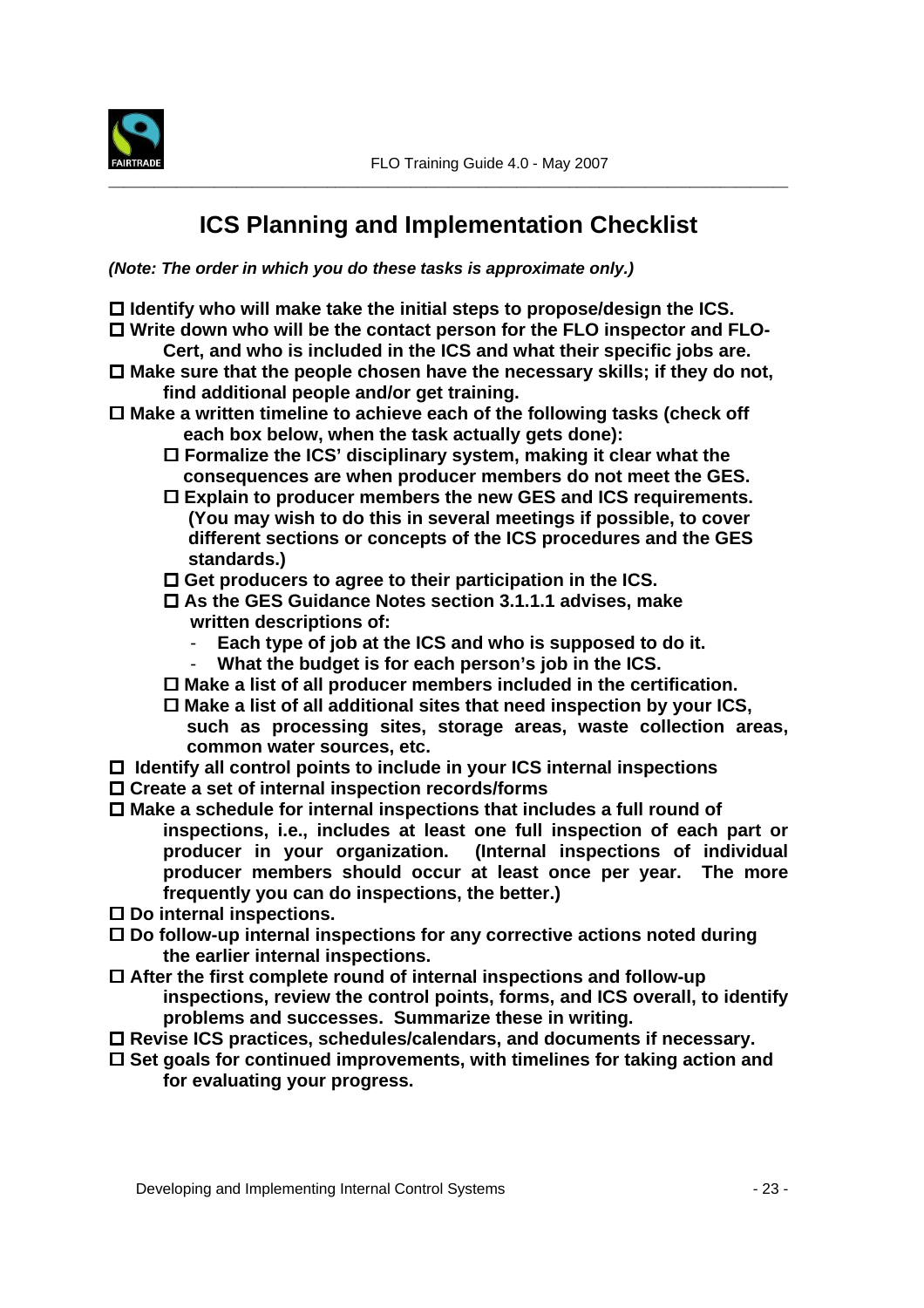

## **PART III – Master Implementation Plan**

This section includes an assortment of **sample** forms, templates, and other documents you can use in your ICS. Explanatory notes are included in each document and/or in the table below. Remember these are samples only.

More forms are provided here than you may actually need. You may create your own documents instead of using these, or borrow from these documents and/or other documents you find elsewhere, or combine or rearrange the content of any of these documents.

Your organization may already be keeping some of the data included in these documents, but in another form. Feel free to use the current format you have, or to adjust your current forms to include some of the other data suggested by the sample forms here.

| <b>NAME OF DOCUMENT</b>                                      | <b>NOTES</b>                                                                                                                                                                                                                                                                                                                                                                                                                                                                                                                                                                                                                                                                                                                                                                                                                                                                                                                                                                                                                                  |
|--------------------------------------------------------------|-----------------------------------------------------------------------------------------------------------------------------------------------------------------------------------------------------------------------------------------------------------------------------------------------------------------------------------------------------------------------------------------------------------------------------------------------------------------------------------------------------------------------------------------------------------------------------------------------------------------------------------------------------------------------------------------------------------------------------------------------------------------------------------------------------------------------------------------------------------------------------------------------------------------------------------------------------------------------------------------------------------------------------------------------|
| <b>Planning</b><br><b>Timeline</b><br>&<br><b>Calendar</b>   | See notes on page 1 of the document itself.                                                                                                                                                                                                                                                                                                                                                                                                                                                                                                                                                                                                                                                                                                                                                                                                                                                                                                                                                                                                   |
| <b>Member List (spreadsheet)</b>                             | You can add different communities, regions, or (in the case of<br>higher grade organizations) small farmers organizations by<br>adding more worksheets. Name/add each worksheet at the<br>bottom the file, in the tabs that now say "group 1," "group 2,"<br>etc.                                                                                                                                                                                                                                                                                                                                                                                                                                                                                                                                                                                                                                                                                                                                                                             |
| Map templates                                                | Three scales of maps are suggested - individual, community,<br>and regional levels. These suggest the types of information<br>that inspectors and certifiers can use to understand your<br>organization better, to plan inspections, and to assess your<br>ICS' understanding of control points at the individual and<br>community level. If you do not keep such maps, it will make<br>inspection more difficult for the FLO inspector and may make<br>his/her inspection and assessment of your ICS take longer.<br>If your organization is of a higher grade, you may need<br>an even broader scale map to be able to show how the<br>dispersed organizations are located with respect to each other.<br>Your maps do not necessarily have to be exactly to<br>scale, but if they are not then you should show on them<br>approximate distances between things. The inspector should<br>be able to use them to locate fields, orient him/herself when<br>they are at the field, and verify that the information on the map<br>is accurate. |
| Individual Member Internal                                   | Use this checklist (or something similar) as an inspection                                                                                                                                                                                                                                                                                                                                                                                                                                                                                                                                                                                                                                                                                                                                                                                                                                                                                                                                                                                    |
| <b>Inspection</b><br><b>Checklist</b><br>detailed GES format | report for each individual producer member.                                                                                                                                                                                                                                                                                                                                                                                                                                                                                                                                                                                                                                                                                                                                                                                                                                                                                                                                                                                                   |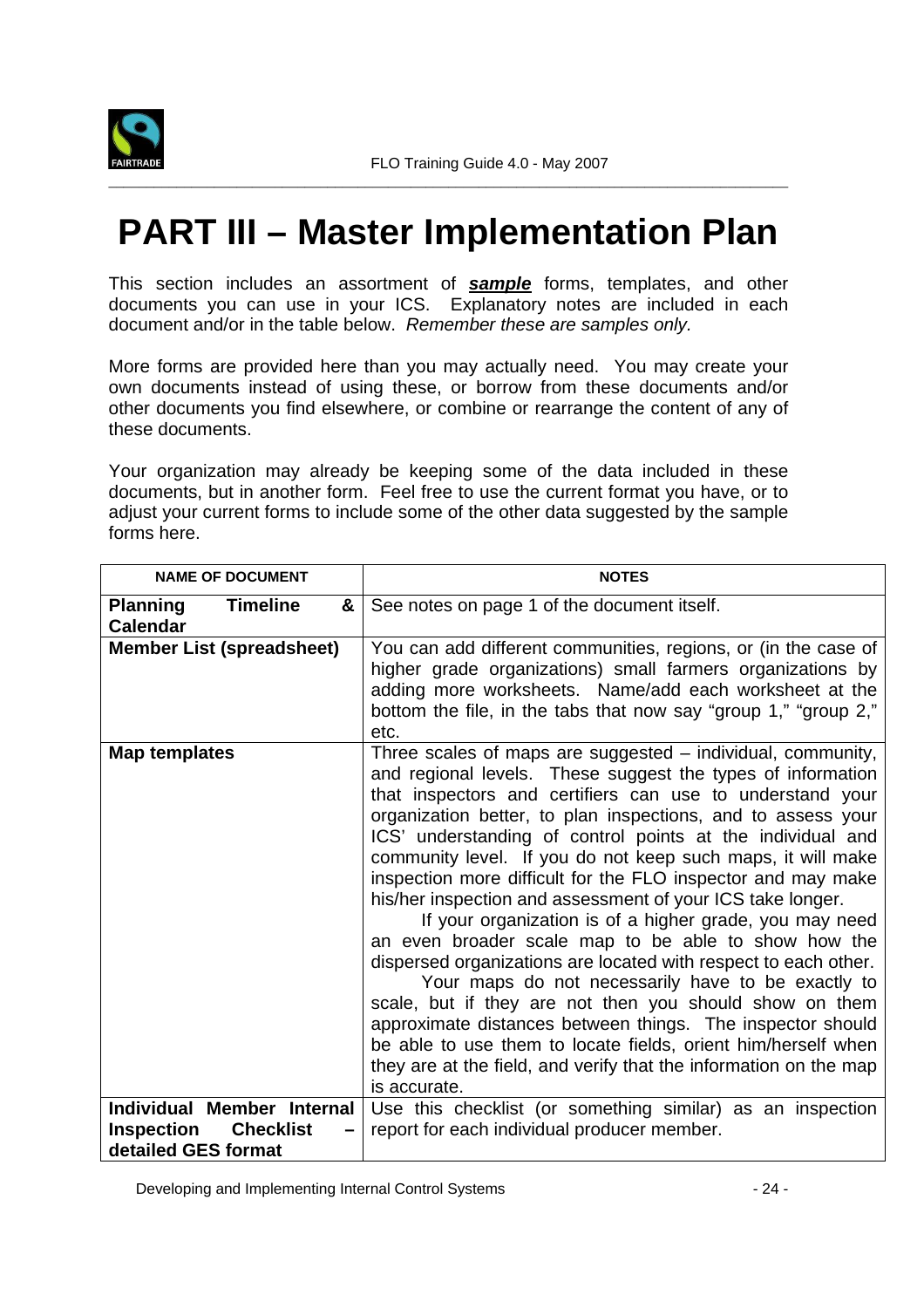

| Whole Organization | <b>ICS</b> Use this checklist periodically as a way to assure that your     |
|--------------------|-----------------------------------------------------------------------------|
| Checklist<br>for   | <b>Meeting</b> entire ICS / Organization is meeting the GES for any aspects |
|                    | <b>Standards – detailed GES</b>   that are dealt with on a community level. |
| format             |                                                                             |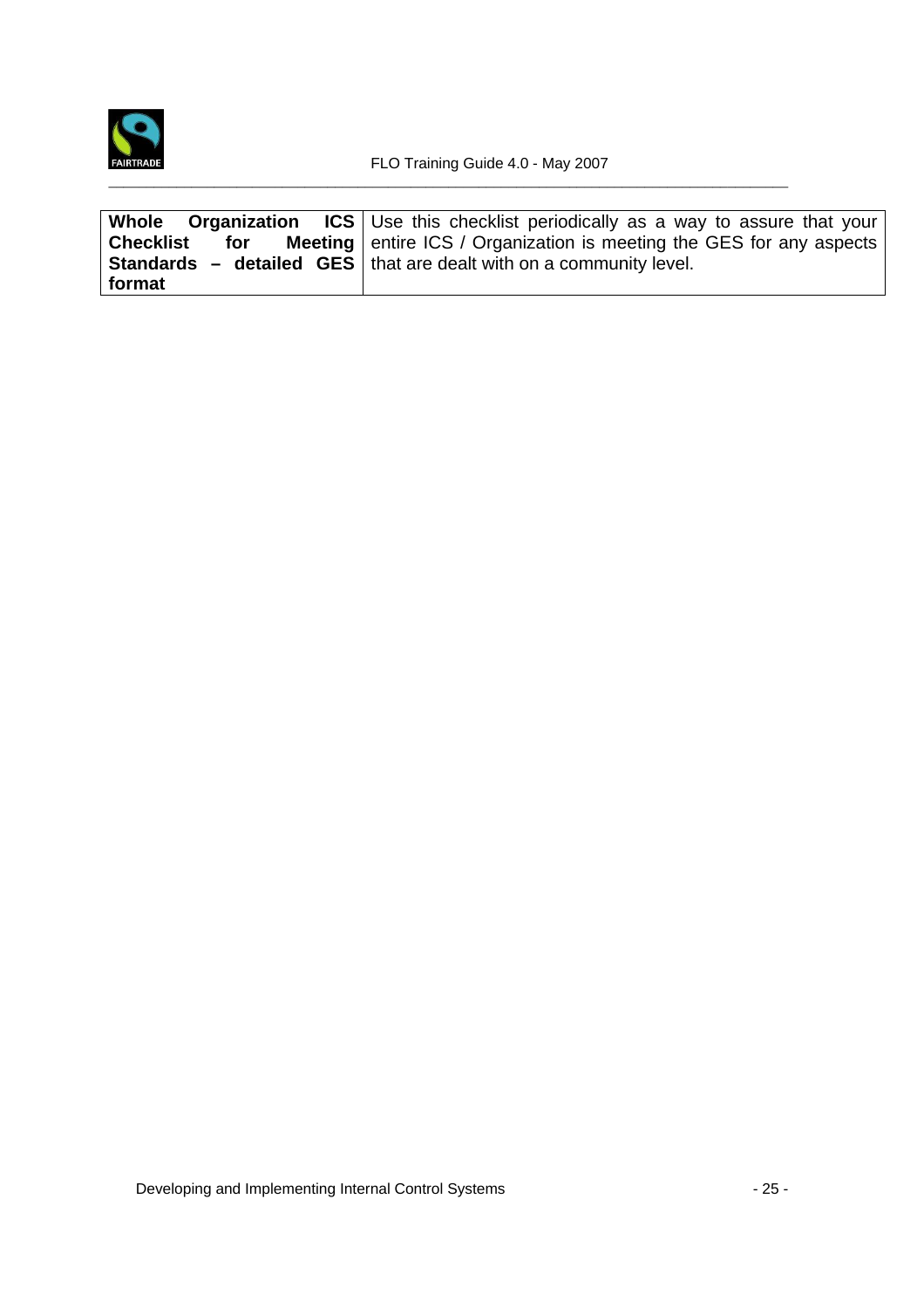

| Individual Member Internal<br><b>Inspection Control Points</b><br><b>Checklist</b> | This form is similar to the detailed internal inspection checklist<br>named above, but it is "abbreviated" by being reduced to more<br>critical control point summaries.<br>This format is another                                                                                                                                                                                                                                                                                                                                                                                                                                                                                                                                                                                                                                                                                                                                                                                                                                  |
|------------------------------------------------------------------------------------|-------------------------------------------------------------------------------------------------------------------------------------------------------------------------------------------------------------------------------------------------------------------------------------------------------------------------------------------------------------------------------------------------------------------------------------------------------------------------------------------------------------------------------------------------------------------------------------------------------------------------------------------------------------------------------------------------------------------------------------------------------------------------------------------------------------------------------------------------------------------------------------------------------------------------------------------------------------------------------------------------------------------------------------|
|                                                                                    | possible option. You may also create a variation of this by<br>using the types of information suggested here combined with<br>the more expanded GES-format checklist described above.<br>The control points named in this form are samples only; you<br>may need to adjust them to be more appropriate to your<br>specific operations.                                                                                                                                                                                                                                                                                                                                                                                                                                                                                                                                                                                                                                                                                              |
|                                                                                    | You can compare this form to the itemized GES form to<br>see how the GES can be "interpreted" to fit your system. The<br>differences shown between this form and the GES checklist<br>are not very great, but you could make them greater as long as<br>you feel you are still covering all relevant aspects of the GES.<br>The FLO and its inspector(s) will have to judge if you are<br>correct in this.                                                                                                                                                                                                                                                                                                                                                                                                                                                                                                                                                                                                                          |
|                                                                                    | Remember that it is important that you assess your own<br>situation to decide what the control points really are for your<br>producers and organization. You may find that certain aspects<br>require a lot of attention and perhaps several different<br>checkpoints in your internal inspection, while other aspects of<br>the GES are taken care of in one simple check-off or do not<br>need to be considered at all.                                                                                                                                                                                                                                                                                                                                                                                                                                                                                                                                                                                                           |
|                                                                                    | <b>Example:</b> None of the producers in your organization use<br>synthetic pesticides, herbicides, fungicides, or fertilizers. However,<br>the terrain is steep and erosion is a problem. Section 3.2 of the GES<br>becomes mostly not an issue or maybe not an issue at all. Thus,<br>very little on your internal inspection report needs to appear. Section<br>3.4.1.1 of the GES is an important issue though, and you may need<br>to ensure that special practices and behaviors are used by all<br>members. For instance, you may have separate check-off's for such<br>things as: (i) contour planting; (ii) leaving certain types of plants in<br>the ground when other planting or ground clearing is done; (iii)<br>requiring the producer to meet with the ICS or other control<br>personnel to make sure that plans to clear land, plant new plants, cut<br>down trees, etc., is going to be done so that erosion is avoided; (iv)<br>that irrigation techniques or rainfall are not causing more erosion; (v)<br>etc. |
|                                                                                    | A "control points" version of the Whole Organization GES<br>Checklist is not given here, because it is better to be sure your<br>ICS as a whole is clear as to all the specific parts of the GES.<br>You could make such an abbreviated control point version of<br>the Whole Organization Checklist if you desire, though.                                                                                                                                                                                                                                                                                                                                                                                                                                                                                                                                                                                                                                                                                                         |
| <b>Corrective Action</b><br><b>Agreement</b>                                       | It's called an Agreement because the intention is to identify<br>problems and make corrections, and this can really only be<br>effectively done when the producer is acting in a cooperative                                                                                                                                                                                                                                                                                                                                                                                                                                                                                                                                                                                                                                                                                                                                                                                                                                        |

Developing and Implementing Internal Control Systems - 26 -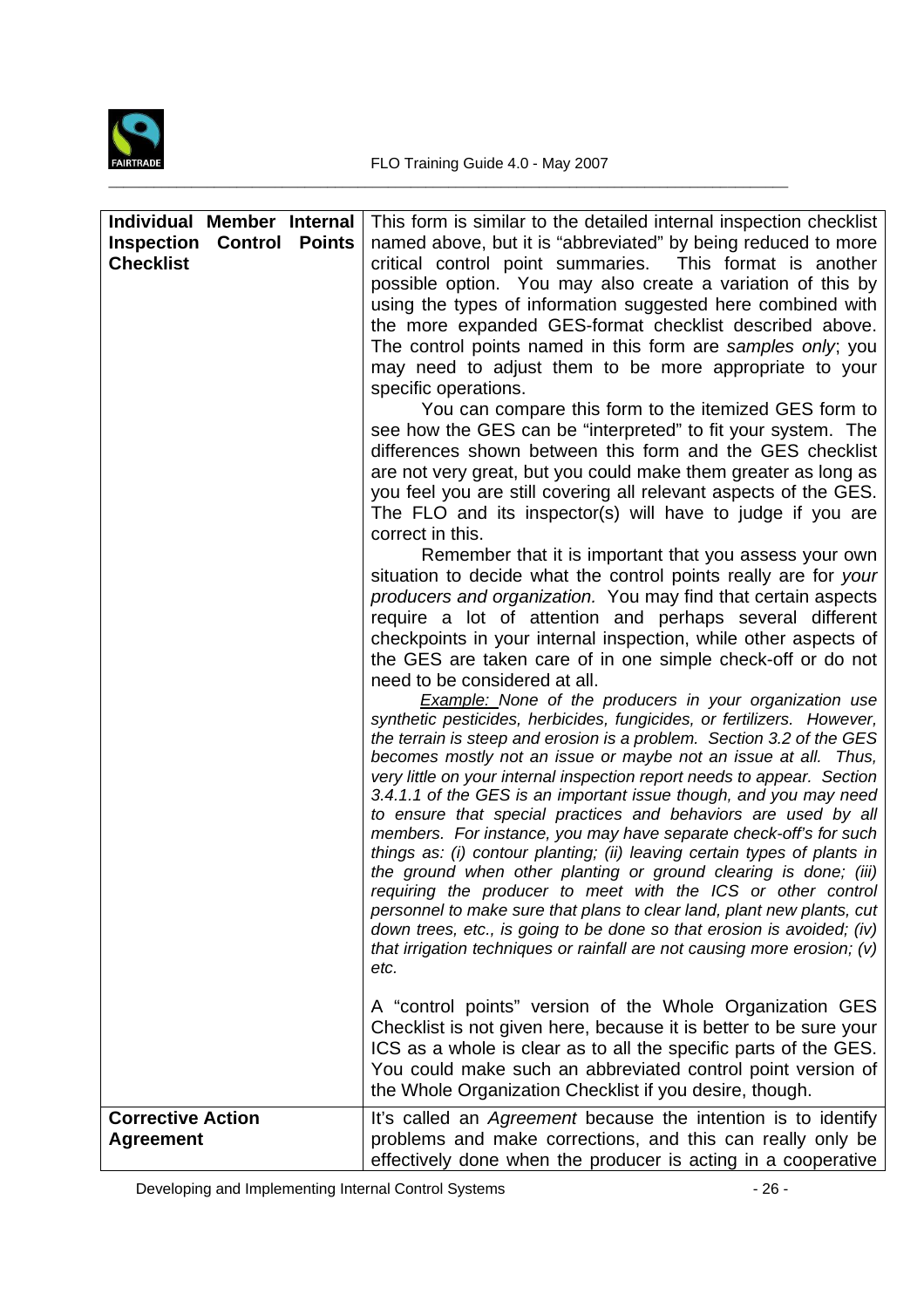

|                                          | spirit and willingly accepts to improve the situation. The goal is<br>to continue to improve practices. At the internal inspection,<br>this form can be used to summarize the ICS person's findings<br>as noted in the internal inspection report or checklist.<br>It is helpful to leave a copy of this summary with the<br>producer if possible, so that s/he has a reminder of the key<br>things they need to do to stay in the program in good standing.<br>As also stated on this form's explanatory comment, this<br>document can also serve as a way to document the actions<br>taken as part of your ICS disciplinary system. Keep in mind<br>that the better your ICS disciplinary system is at getting<br>producers to make improvements and removing uncooperative<br>producers from the group, the easier the ICS will be in the long<br>run. That will ultimately likely make for fewer documents<br>needed overall and fewer problems keeping the organization<br>from meeting the standards.<br>Producers who cannot read or write should nonetheless<br>make their own mark on the Agreement. |
|------------------------------------------|---------------------------------------------------------------------------------------------------------------------------------------------------------------------------------------------------------------------------------------------------------------------------------------------------------------------------------------------------------------------------------------------------------------------------------------------------------------------------------------------------------------------------------------------------------------------------------------------------------------------------------------------------------------------------------------------------------------------------------------------------------------------------------------------------------------------------------------------------------------------------------------------------------------------------------------------------------------------------------------------------------------------------------------------------------------------------------------------------------------|
| <b>Education</b><br>&<br><b>Training</b> | This is a simple list that you may want to use to record who                                                                                                                                                                                                                                                                                                                                                                                                                                                                                                                                                                                                                                                                                                                                                                                                                                                                                                                                                                                                                                                  |
| <b>Record</b>                            | gets trained for what subjects and when. It can be useful to<br>keep track of your own internal education efforts, and for the                                                                                                                                                                                                                                                                                                                                                                                                                                                                                                                                                                                                                                                                                                                                                                                                                                                                                                                                                                                |
|                                          | FLO inspector and certifier to understand what you have done<br>in this regard. Expand the list or change its format if you want.                                                                                                                                                                                                                                                                                                                                                                                                                                                                                                                                                                                                                                                                                                                                                                                                                                                                                                                                                                             |
| <b>Field Description &amp; History</b>   | This is a way for your ICS to get data for each farmer's fields,                                                                                                                                                                                                                                                                                                                                                                                                                                                                                                                                                                                                                                                                                                                                                                                                                                                                                                                                                                                                                                              |
|                                          | which can later be captured in the Member List / spreadsheet<br>also included in this Guide. The Field History Sheet section is                                                                                                                                                                                                                                                                                                                                                                                                                                                                                                                                                                                                                                                                                                                                                                                                                                                                                                                                                                               |
|                                          | important especially if the crops grown are annual crops, so                                                                                                                                                                                                                                                                                                                                                                                                                                                                                                                                                                                                                                                                                                                                                                                                                                                                                                                                                                                                                                                  |
| Materials Inventory & Use                | that the crop rotation can be understood.<br>This is a useful type of record to keep (and post), especially in                                                                                                                                                                                                                                                                                                                                                                                                                                                                                                                                                                                                                                                                                                                                                                                                                                                                                                                                                                                                |
| <b>Record</b>                            | communal storage areas where chemicals are kept.                                                                                                                                                                                                                                                                                                                                                                                                                                                                                                                                                                                                                                                                                                                                                                                                                                                                                                                                                                                                                                                              |
| <b>Harvest &amp; Delivery Record</b>     | Exactly what types of data you record depends on your                                                                                                                                                                                                                                                                                                                                                                                                                                                                                                                                                                                                                                                                                                                                                                                                                                                                                                                                                                                                                                                         |
|                                          | specific situation. It is a good way to track quantities harvested<br>and received as certified.                                                                                                                                                                                                                                                                                                                                                                                                                                                                                                                                                                                                                                                                                                                                                                                                                                                                                                                                                                                                              |
| <b>Processing Record</b>                 | When product gets received and then transformed in some                                                                                                                                                                                                                                                                                                                                                                                                                                                                                                                                                                                                                                                                                                                                                                                                                                                                                                                                                                                                                                                       |
|                                          | way, or when different farm lots are mixed, this is a way to<br>keep track of what went where and any changes that                                                                                                                                                                                                                                                                                                                                                                                                                                                                                                                                                                                                                                                                                                                                                                                                                                                                                                                                                                                            |
|                                          | happened.                                                                                                                                                                                                                                                                                                                                                                                                                                                                                                                                                                                                                                                                                                                                                                                                                                                                                                                                                                                                                                                                                                     |
|                                          | This form shows only the most basic kinds of data you                                                                                                                                                                                                                                                                                                                                                                                                                                                                                                                                                                                                                                                                                                                                                                                                                                                                                                                                                                                                                                                         |
|                                          | The specifics of the process will<br>would need to keep.<br>determine what else may be needed. The idea is to be able to                                                                                                                                                                                                                                                                                                                                                                                                                                                                                                                                                                                                                                                                                                                                                                                                                                                                                                                                                                                      |
|                                          | show what came in, what happened to it, and in what form it                                                                                                                                                                                                                                                                                                                                                                                                                                                                                                                                                                                                                                                                                                                                                                                                                                                                                                                                                                                                                                                   |
|                                          | went out from the processing unit. See the form itself for more                                                                                                                                                                                                                                                                                                                                                                                                                                                                                                                                                                                                                                                                                                                                                                                                                                                                                                                                                                                                                                               |
| <b>Storage &amp; Inventory Record</b>    | explanatory comments.<br>This is a simple example of how to track the amount of product                                                                                                                                                                                                                                                                                                                                                                                                                                                                                                                                                                                                                                                                                                                                                                                                                                                                                                                                                                                                                       |
|                                          | on hand at any given location.                                                                                                                                                                                                                                                                                                                                                                                                                                                                                                                                                                                                                                                                                                                                                                                                                                                                                                                                                                                                                                                                                |
| <b>Producer Agreement</b>                | There is not an actual sample form provided here, but instead                                                                                                                                                                                                                                                                                                                                                                                                                                                                                                                                                                                                                                                                                                                                                                                                                                                                                                                                                                                                                                                 |

Developing and Implementing Internal Control Systems - 27 -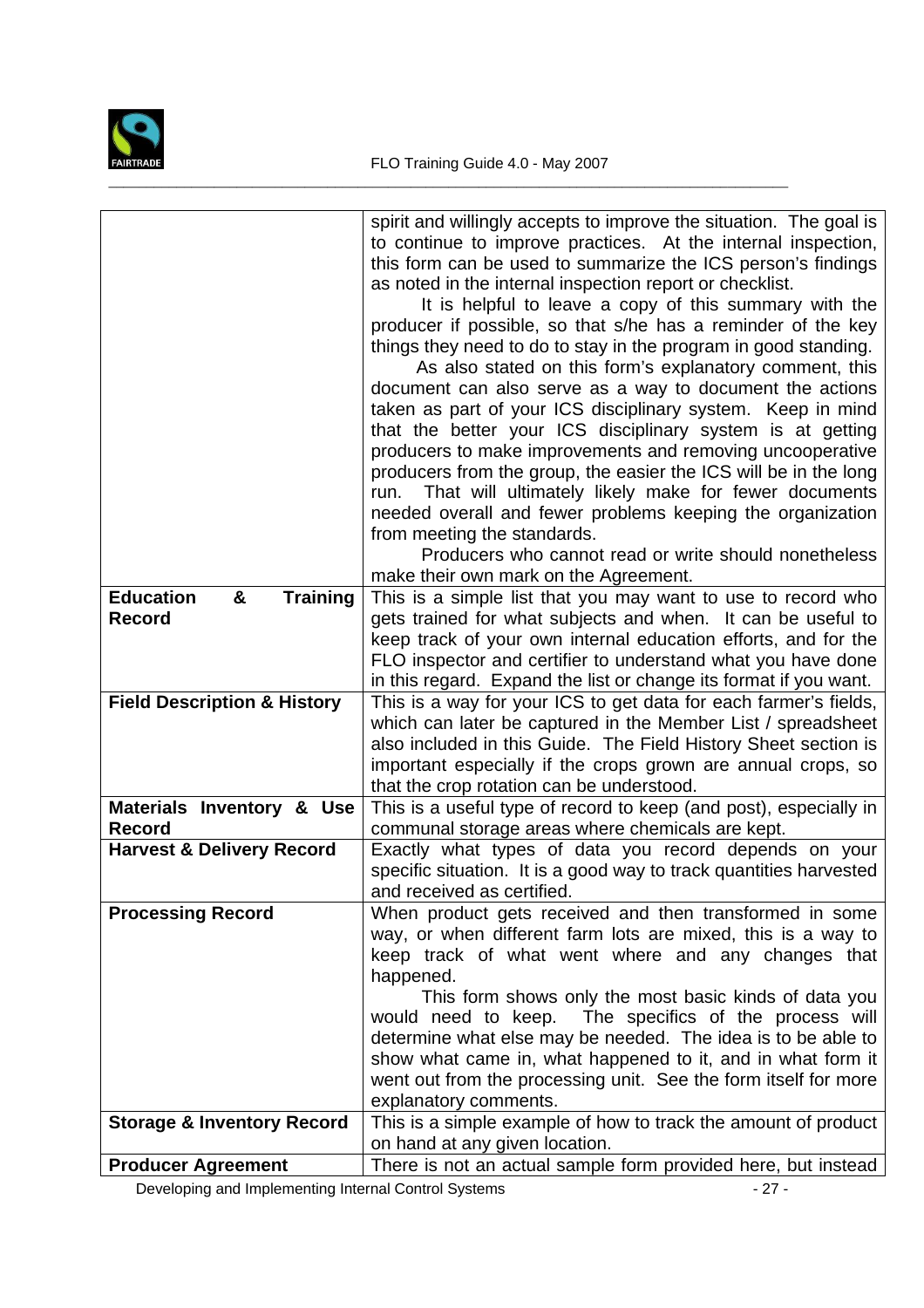

| a list of key points that should be included in any agreement   |
|-----------------------------------------------------------------|
| that is signed by the member producers. Getting consent in      |
| writing adds weight and declares clearly for future review that |
| the producer did indeed agree. Write the agreement/contract     |
| in the manner that is most accustomed to your culture.          |
| Members who cannot read and write can make their                |
| mark or fingerprint as proof of their acceptance, once the      |
| content of the Agreement has been explained to them.            |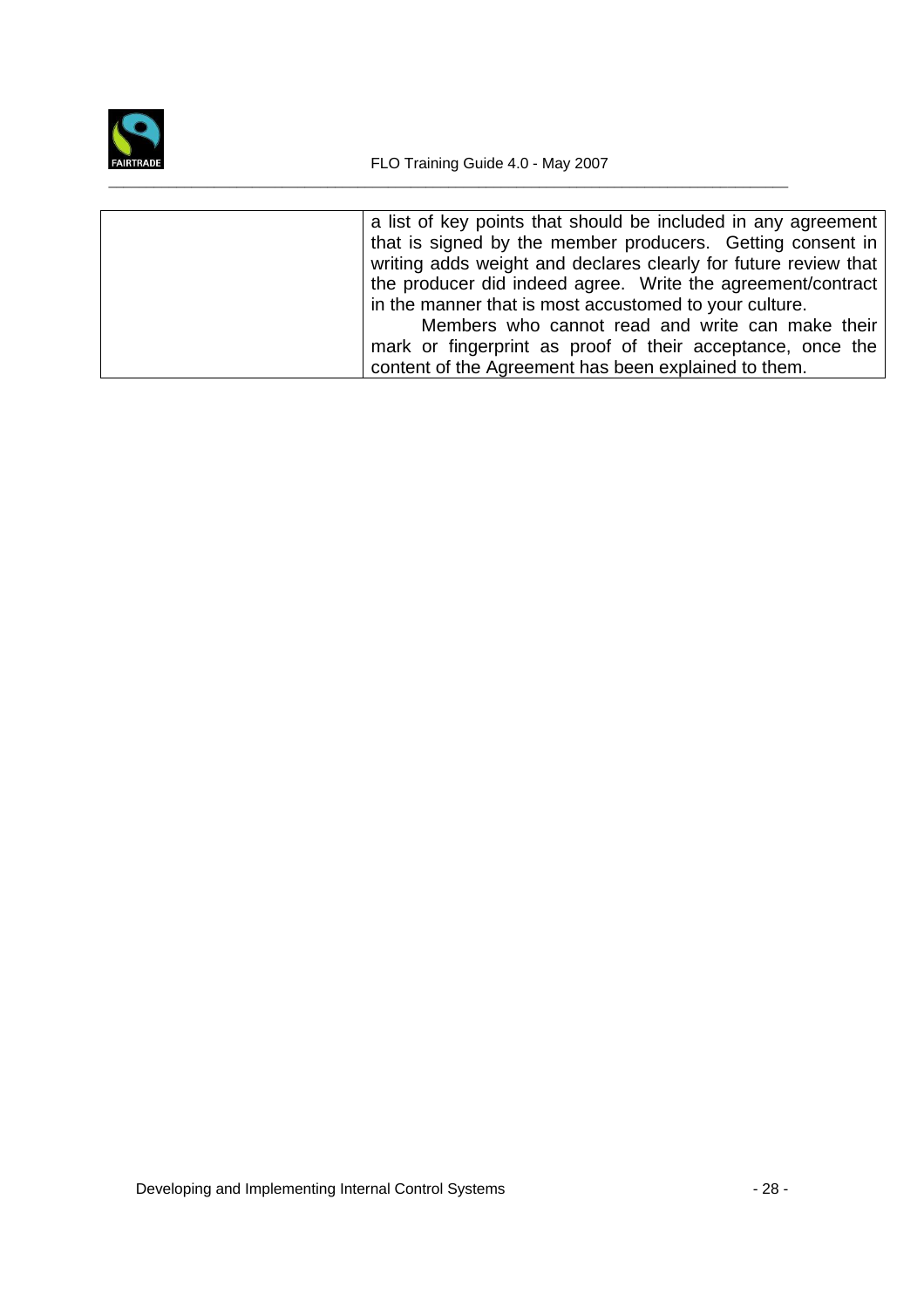

# **PART IV – Consultants and Resources**

## **GENERAL ADVICE:**

Try to develop and implement your ICS yourself before seeking help.

This section gives a listing and description of some people and organizations who you can contact if you want more help with your ICS. The description of each party is brief, but information is included so you can learn more about them. FLO will continue to expand its list of consultants over time; please contact FLO for more information.

Some advice on choosing and working with such consultants:

#### **1. Expect good response.**

This means they should:

- a. Respond quickly to your inquiries and requests.
- b. Respond in a way that you can understand.
- c. Respond to your actual request, not to their agenda or idea.

#### **2. Know the costs.**

Agree on costs of the consultant's service right at the beginning, including:

- a. Travel costs
- b. On-site time working with your organization
- c. Expenses for travel, lodging, food, equipment, phone calls, etc.
- d. Off-site preparation or research they might do.
- e. Extra services they might need, such as translation, transportation, etc.

#### **3. Get references.**

Consultants should be able to provide you with names of people who know their work, who can share with you their experiences and opinions about the consultant. Contact some of these people before hiring the consultant.

#### **4. Compare.**

If unsure of your choice, compare the offering of different consultants before making a work agreement.

#### **5. Do not become dependent on the consultant.**

Good consultants eventually make themselves obsolete. This means that they show you how to reach a goal, and then leave you with the ability to do it yourself. Once you and the consultant are familiar with each other, agree on what is a reasonable length of time for them to work with you.

Developing and Implementing Internal Control Systems - 29 -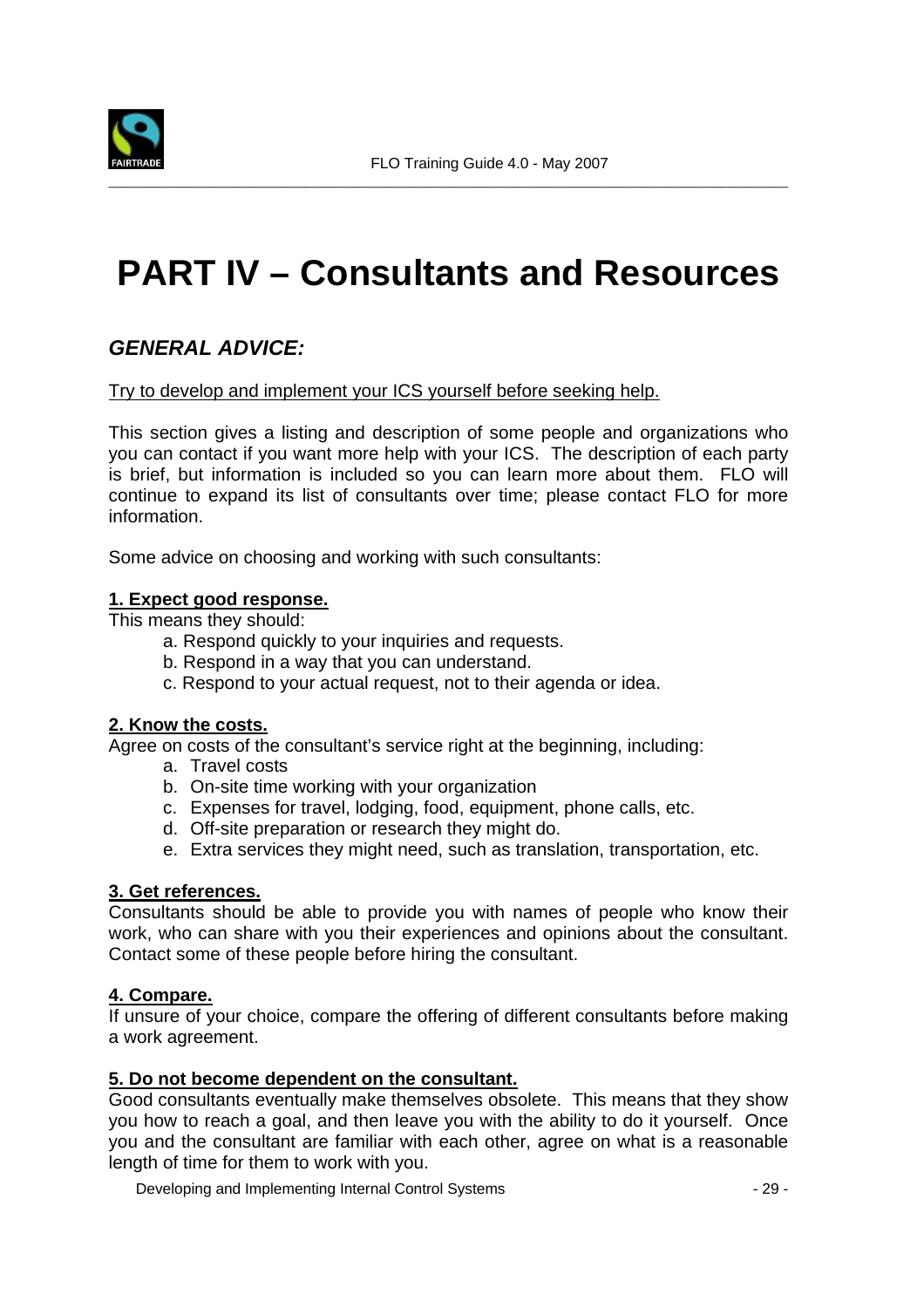

#### **6. Look for the consultant's linkage to other resources.**

Consultants may be able to connect your organization with a variety of other resources, such as non-governmental support agencies, funding sources, and buyers. They may thus be able to help you in ways beyond the immediate task of your ICS – if you want.

### **Providing Feedback:**

FLO kindly asks you to provide feedback about your experience with any consultants you engage. FLO uses this information to help other organizations to know more about the consultants so that they may make better choices.

Your response is voluntary. Please use the following standardized format when giving your feedback: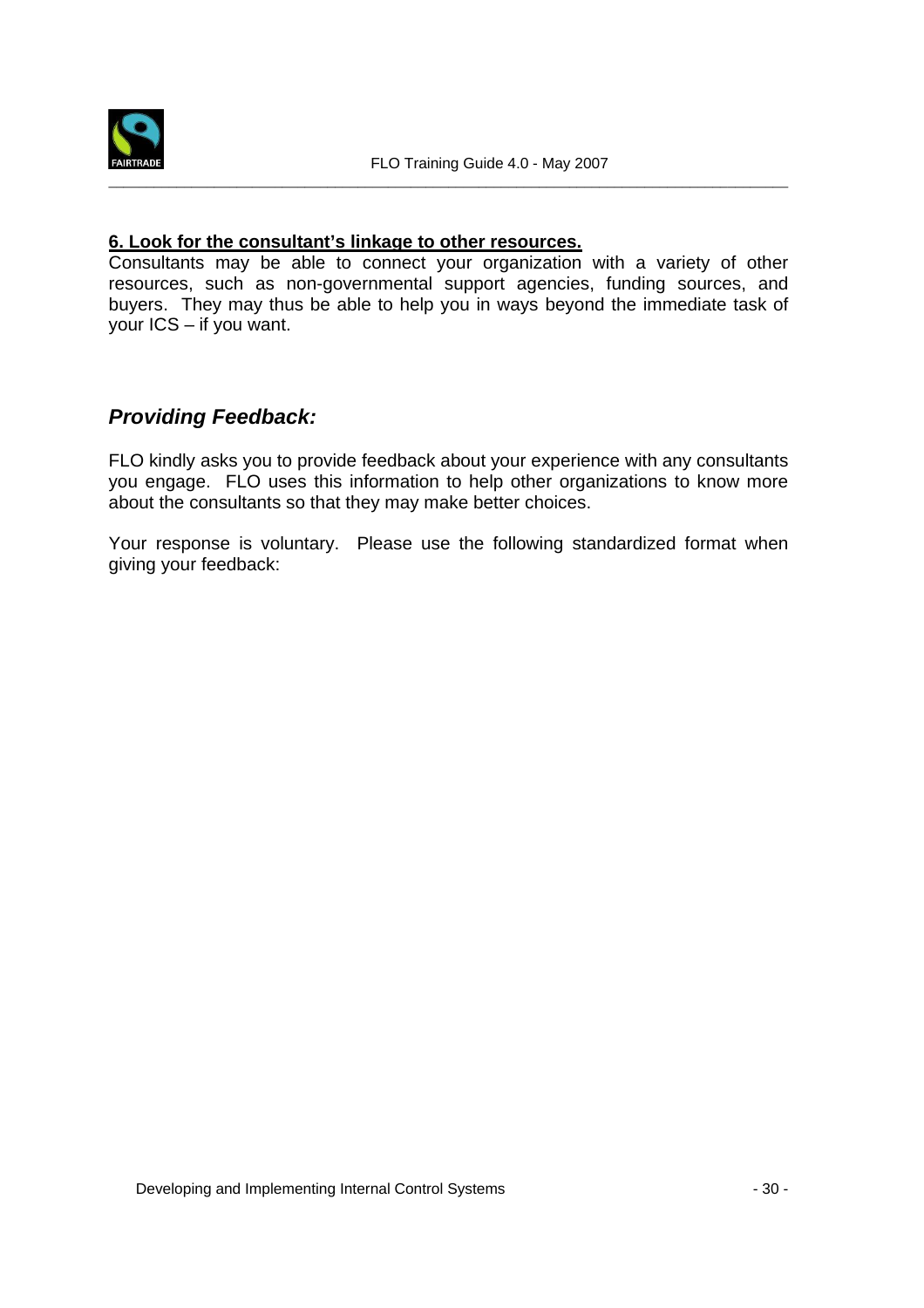

## CONSULTANT EVALUATION FORM

\_\_\_\_\_\_\_\_\_\_\_\_\_\_\_\_\_\_\_\_\_\_\_\_\_\_\_\_\_\_\_\_\_\_\_\_\_\_\_\_\_\_\_\_\_\_\_\_\_\_\_\_\_\_\_\_\_\_\_\_\_\_\_\_\_\_\_\_\_\_\_\_\_\_\_\_\_\_\_\_\_\_\_\_\_\_\_\_\_\_

**CONSULTANT'S NAME:**

**YOUR ORGANIZATION'S NAME:**

**DATES/TIME PERIOD WORKED WITH THE CONSULTANT:**

**TYPE OF WORK THE CONSULTANT WAS HIRED TO DO:**

**POSITIVE ASPECTS OF THE CONSULTANCY:**

**NEGATIVE ASPECTS OF THE CONSULTANCY:**

**CONSIDER HIRING THIS CONSULTANT AGAIN?**

**RECOMMEND THIS CONSULTANT TO OTHERS?**

**ADDITIONAL COMMENTS:**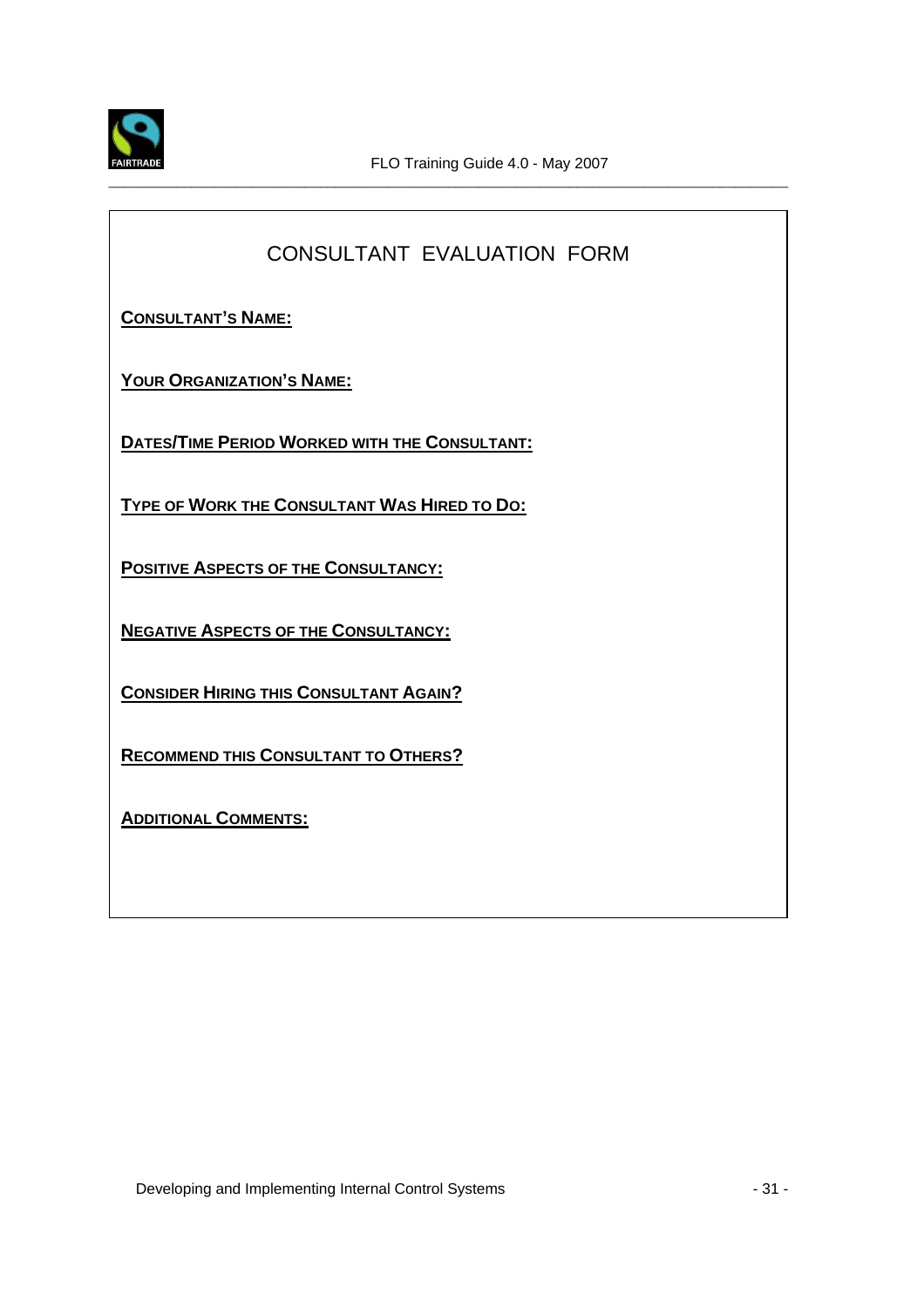

## **Consultant Profiles:**

(More information about these entities can be obtained via the contact information noted below. FLO cannot take legal responsibility for the information supplied)

| Organization /                       | Agro Eco                                                                                                                                                                                                                                                                                                                                                                                                                                                                                                                                                                                                                                                           |
|--------------------------------------|--------------------------------------------------------------------------------------------------------------------------------------------------------------------------------------------------------------------------------------------------------------------------------------------------------------------------------------------------------------------------------------------------------------------------------------------------------------------------------------------------------------------------------------------------------------------------------------------------------------------------------------------------------------------|
| <b>Contact Name(s):</b>              | Bo Van Elzakker, Director                                                                                                                                                                                                                                                                                                                                                                                                                                                                                                                                                                                                                                          |
| <b>Description:</b>                  | Consulting agency based in the Netherlands with regional offices<br>in east and West Africa. 20 years experience. Main work is with<br>organic production systems, but has knowledge of FLO programs.<br>Agro Eco provides a range of services, from identification of<br>suitable areas and producer groups, development of best<br>agronomic practices, setting up of an Internal Control System,<br>assistance with first time organic certification, improving product<br>quality, providing project management, initiating marketing,<br>optimization of the supply chain, and more. Most of the work is in<br>supply chain management, from farmer to table. |
| <b>Countries/ Regions</b><br>of Work | East and West Africa, Central America                                                                                                                                                                                                                                                                                                                                                                                                                                                                                                                                                                                                                              |
| Languages:                           | English, Spanish, regional African languages                                                                                                                                                                                                                                                                                                                                                                                                                                                                                                                                                                                                                       |
| <b>Website:</b>                      | www.agroeco.nl and www.epopa.info                                                                                                                                                                                                                                                                                                                                                                                                                                                                                                                                                                                                                                  |
| <b>How to Contact:</b>               | Bo van Elzakker (b.vanelzakker@agroeco.nl)<br>P.O.Box 63, 6720 AB Bennekom, the Netherlands<br>tel +31.318.420.405, fax +31.318.414.820                                                                                                                                                                                                                                                                                                                                                                                                                                                                                                                            |

| Organization /                       | Michaelyn A. Bachhuber                                                                                                                                                                                                                                                                                                                                                                                                                                                                                                                                                                                                                                                                                                                                                                                                |
|--------------------------------------|-----------------------------------------------------------------------------------------------------------------------------------------------------------------------------------------------------------------------------------------------------------------------------------------------------------------------------------------------------------------------------------------------------------------------------------------------------------------------------------------------------------------------------------------------------------------------------------------------------------------------------------------------------------------------------------------------------------------------------------------------------------------------------------------------------------------------|
| <b>Contact Name(s):</b>              | Consultant - Sustainable Trade Systems Verification                                                                                                                                                                                                                                                                                                                                                                                                                                                                                                                                                                                                                                                                                                                                                                   |
| <b>Description:</b>                  | Specialist in Sustainable Trade of Certified Agricultural and Non-<br>timber Forest Products, Sustainable Agriculture, and Sustainable<br>Development. 10+ years experience. Services offered:<br>Technical assistance in sustainable agriculture practices,<br>specializing in coffee, spices, vanilla, and nontimber forest<br>products (NTFPs)<br>- Assessment and implementation of certifications (organic, Fair<br>Trade, Rainforest Alliance, Utz Cape, Starbucks CAFÉ Practices,<br>HACCP, etc.)<br>- Post-harvest Handling and Logistics<br>- Quality Control<br>- development and appropriate technology for processing<br>- Strengthening / Group Formation for Commercialization<br>- Financial Systems Design and Training (working capital, product<br>payment to partners, infrastructure loans, etc.) |
| <b>Countries/ Regions</b><br>of Work | primarily Latin America, but globally as well                                                                                                                                                                                                                                                                                                                                                                                                                                                                                                                                                                                                                                                                                                                                                                         |
| Languages:                           | English, Spanish                                                                                                                                                                                                                                                                                                                                                                                                                                                                                                                                                                                                                                                                                                                                                                                                      |
| <b>Website:</b>                      |                                                                                                                                                                                                                                                                                                                                                                                                                                                                                                                                                                                                                                                                                                                                                                                                                       |
| <b>How to Contact:</b>               | Comunidad Satis Chaxalap                                                                                                                                                                                                                                                                                                                                                                                                                                                                                                                                                                                                                                                                                                                                                                                              |
|                                      | <b>Calle Principal</b>                                                                                                                                                                                                                                                                                                                                                                                                                                                                                                                                                                                                                                                                                                                                                                                                |
|                                      | Coban, Alta Verapaz, Guatemala                                                                                                                                                                                                                                                                                                                                                                                                                                                                                                                                                                                                                                                                                                                                                                                        |
|                                      | Tel/fax: +502-7951-3656                                                                                                                                                                                                                                                                                                                                                                                                                                                                                                                                                                                                                                                                                                                                                                                               |

Developing and Implementing Internal Control Systems - 32 -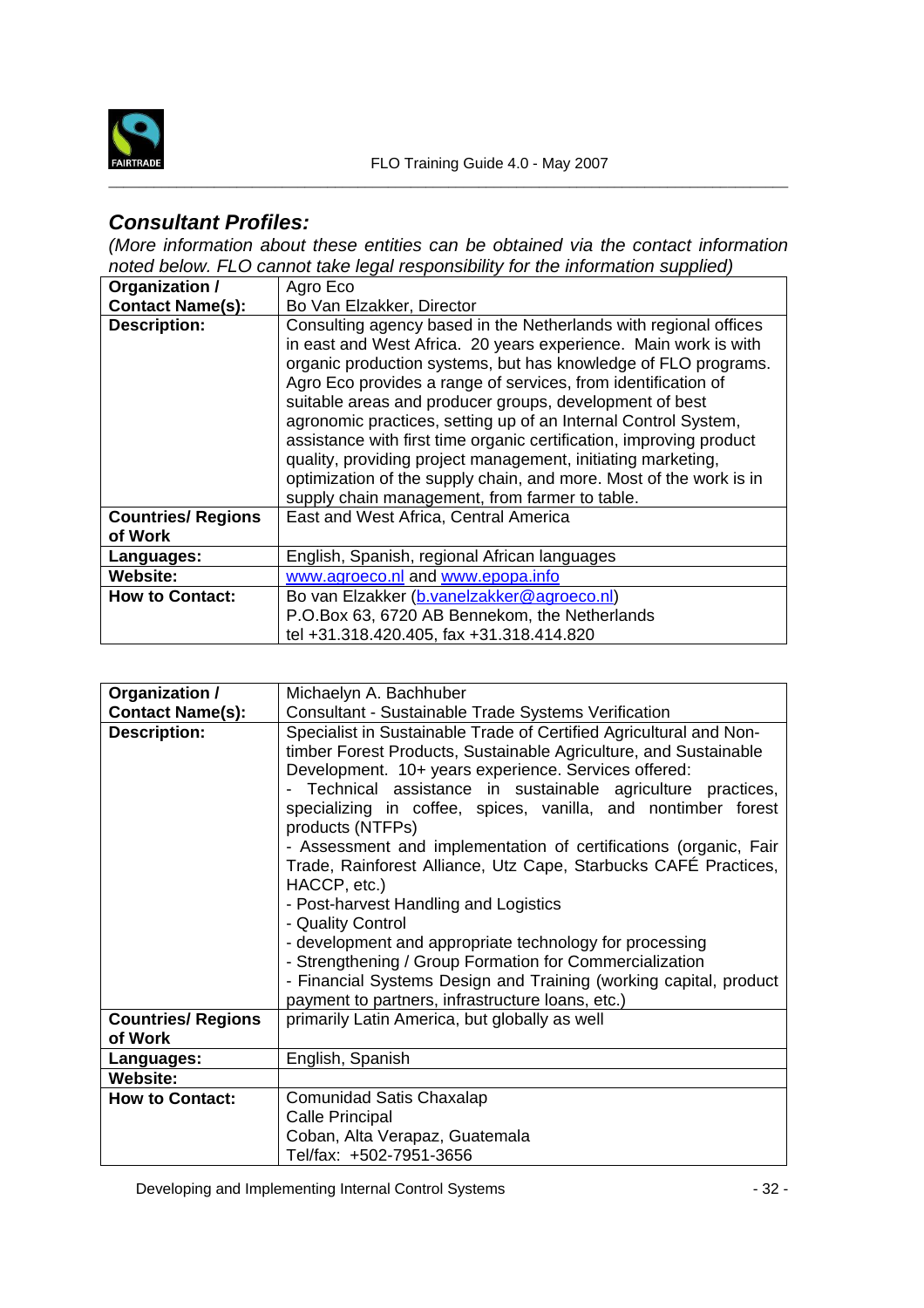

| Cellular +502-5413-6415 |
|-------------------------|
| mlynbach@c.net.gt       |

| Organization /                                   | Conexión Ecológica                                                                                                                                                                                                                                                                                                                                                                                                     |
|--------------------------------------------------|------------------------------------------------------------------------------------------------------------------------------------------------------------------------------------------------------------------------------------------------------------------------------------------------------------------------------------------------------------------------------------------------------------------------|
| <b>Contact Name(s):</b>                          | Carlos Escobar F.                                                                                                                                                                                                                                                                                                                                                                                                      |
| <b>Description:</b><br><b>Countries/ Regions</b> | A team of professionals organized to promote the development of<br>communities through good agro-ecological, social, and marketing<br>practices. Services include development of strategic work plans,<br>community and social development, quality control systems, and<br>organic and sustainable agriculture. Personnel have direct<br>knowledge of organic and Fairtrade standards and practices.<br>Latin America |
| of Work                                          |                                                                                                                                                                                                                                                                                                                                                                                                                        |
| Languages:                                       | Spanish                                                                                                                                                                                                                                                                                                                                                                                                                |
| Website:                                         |                                                                                                                                                                                                                                                                                                                                                                                                                        |
| <b>How to Contact:</b>                           | Calle 5 # 45A-125 Cali, Valle, Colombia                                                                                                                                                                                                                                                                                                                                                                                |
|                                                  | Tel (mobil): +57-310-4276085                                                                                                                                                                                                                                                                                                                                                                                           |
|                                                  | caescobar@econexos.org o info@econexos.org                                                                                                                                                                                                                                                                                                                                                                             |

| Organization /                       | Crecer                                                                                                                                                                                                                                                                                                                                                                                                                                                                                                           |
|--------------------------------------|------------------------------------------------------------------------------------------------------------------------------------------------------------------------------------------------------------------------------------------------------------------------------------------------------------------------------------------------------------------------------------------------------------------------------------------------------------------------------------------------------------------|
| <b>Contact Name(s):</b>              | Ileana Cordòn, Dirección                                                                                                                                                                                                                                                                                                                                                                                                                                                                                         |
| <b>Description:</b>                  | An association dedicated to promotion and improvement of small<br>farmers organizations, by offering services that help increase<br>market competitiveness and sustainable production practices.<br>Extensive experience with Fairtrade groups and related marketing<br>alliances. IFAT (International Fair Trade Association) accredited.<br>Services include market studies, legal and fiscal advice,<br>workshops covering a range of topics including production,<br>organization, ICS, and quality control. |
| <b>Countries/ Regions</b><br>of Work | Latin America (principally Central America and México)                                                                                                                                                                                                                                                                                                                                                                                                                                                           |
| Languages:                           | Spanish, English                                                                                                                                                                                                                                                                                                                                                                                                                                                                                                 |
| Website /                            | www.crecer.org.gt                                                                                                                                                                                                                                                                                                                                                                                                                                                                                                |
| more information:                    |                                                                                                                                                                                                                                                                                                                                                                                                                                                                                                                  |
| <b>How to Contact:</b>               | 20 Calle 14-19, Zona 10, Guatemala Ciudad, Guatemala<br>Tel. 502 2363-460 y 502 2363-4666<br>icordon@crecer.org.gt                                                                                                                                                                                                                                                                                                                                                                                               |

| Organization /          | Earth Net / Green Net                                                                                                                                                                                                                                                                                                                                                                |
|-------------------------|--------------------------------------------------------------------------------------------------------------------------------------------------------------------------------------------------------------------------------------------------------------------------------------------------------------------------------------------------------------------------------------|
| <b>Contact Name(s):</b> | Vitoon R. Panyakul                                                                                                                                                                                                                                                                                                                                                                   |
| <b>Description:</b>     | Earth Net Foundation is a non-governmental organization formed<br>by the Green Net Cooperative. These linked organizations are<br>dedicated to the promotion and development of organic and<br>Fairtrade products in Southeast Asia, and have a proven track<br>records of success. Green Net offers domestic and export<br>marketing programs, as well as distribution services and |
|                         | infrastructure in Thailand. The Earth Net Foundation offers                                                                                                                                                                                                                                                                                                                          |

Developing and Implementing Internal Control Systems - 33 -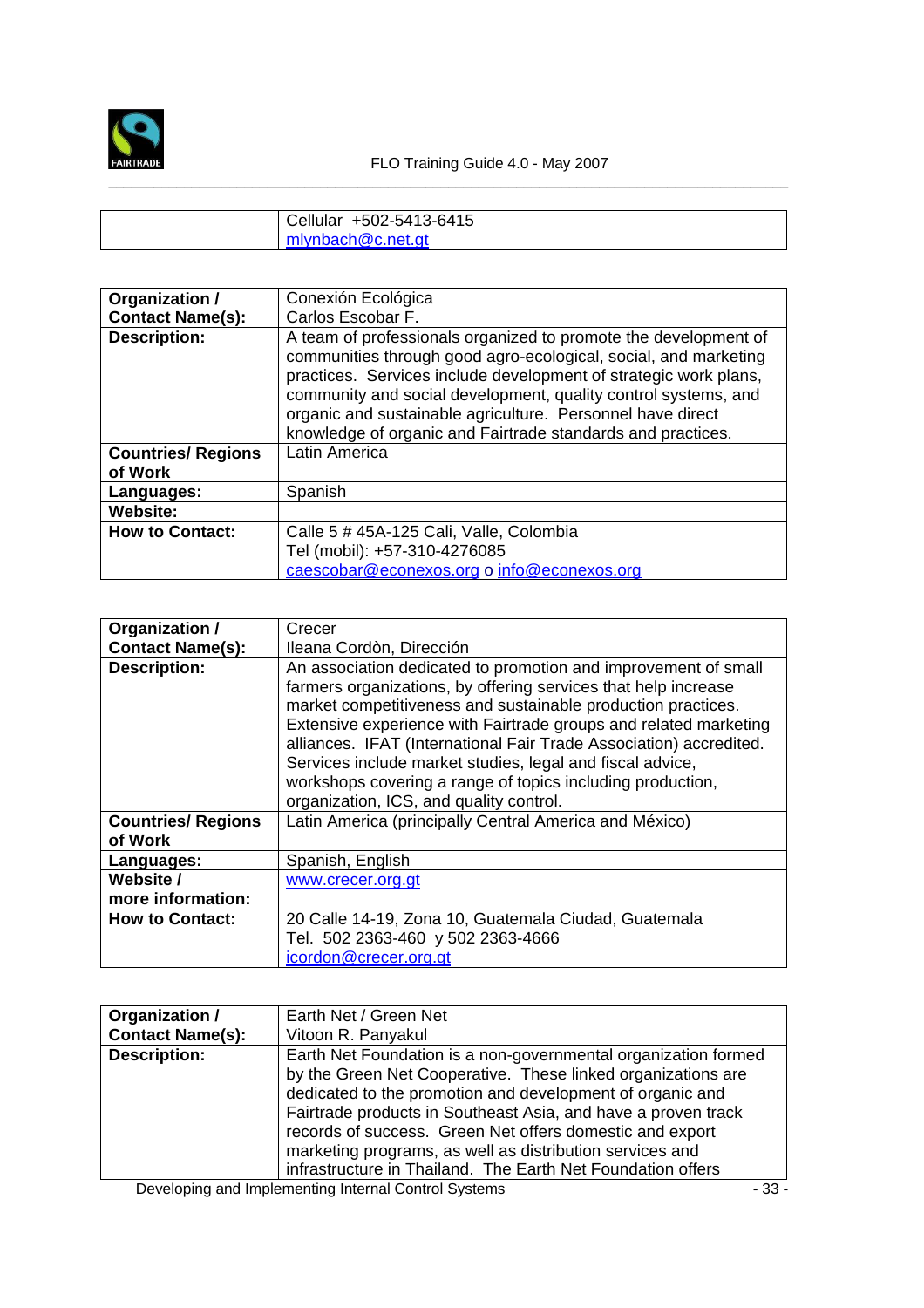

\_\_\_\_\_\_\_\_\_\_\_\_\_\_\_\_\_\_\_\_\_\_\_\_\_\_\_\_\_\_\_\_\_\_\_\_\_\_\_\_\_\_\_\_\_\_\_\_\_\_\_\_\_\_\_\_\_\_\_\_\_\_\_\_\_\_\_\_\_\_\_\_\_\_\_\_\_\_\_\_\_\_\_\_\_\_\_\_\_\_

|                           | programs and training in organic agriculture, community<br>enterprise, and consumer education. Seminars, workshops,<br>customized trainings, and consultancy is provided on an<br>individualized basis. |
|---------------------------|---------------------------------------------------------------------------------------------------------------------------------------------------------------------------------------------------------|
| <b>Countries/ Regions</b> | Asia and the Pacific                                                                                                                                                                                    |
| of Work                   |                                                                                                                                                                                                         |
| Languages:                | Thai, English, Laotian                                                                                                                                                                                  |
| Website:                  | www.greennetorganic.com                                                                                                                                                                                 |
| <b>How to Contact:</b>    | 6 Soi Piboonupatam-Wattana Nivej 7                                                                                                                                                                      |
|                           | Suthusarn Road, Huay-Kwang                                                                                                                                                                              |
|                           | Bangkok 10310, Thailand                                                                                                                                                                                 |
|                           | Phone: +66 (0) 2 277 9380 -- 1                                                                                                                                                                          |
|                           | Fax: +66 (0) 2 277 9654                                                                                                                                                                                 |
|                           | vitoon@greennetorganic.com                                                                                                                                                                              |
|                           | info@greennetorganic.com                                                                                                                                                                                |

| Organization /            | ForesTrade de Guatemala, S.A.                                       |
|---------------------------|---------------------------------------------------------------------|
| <b>Contact Name(s):</b>   |                                                                     |
| <b>Description:</b>       | Services offered:                                                   |
|                           | Technical assistance in sustainable agriculture practices,          |
|                           | specializing in coffee, cardamom, annatto, allspice, vanilla, ramon |
|                           | nut, and other agroforesty and nontimber forest products (NTFPs)    |
|                           | - Assessment and implementation of certifications (organic, Fair    |
|                           | Trade, Rainforest Alliance, Utz Cape, Starbucks CAFÉ Practices,     |
|                           | HACCP, etc.)                                                        |
|                           | - Post-harvest Handling and Logistics                               |
|                           | - Quality Control                                                   |
|                           | - development and appropriate technology for processing             |
|                           | - Strengthening / Group Formation for Commercialization             |
|                           | - Financial Systems Design and Training (working capital, product   |
|                           | payment to partners, infrastructure loans, etc.)                    |
| <b>Countries/ Regions</b> | Central America and Mexico, Caribbean                               |
| of Work                   |                                                                     |
| Languages:                | Spanish, Qéqchi, Pokomchi                                           |
| <b>Website:</b>           | www.forestrade.com                                                  |
| <b>How to Contact:</b>    | 1 Calle 5 - 27, Zona 1                                              |
|                           | Coban, Alta Verapaz, Guatemala                                      |
|                           | Tel / fax: +502-7952-1307 / 7951-2261                               |
|                           | michaelyn@forestrade.com.gt                                         |
|                           | fernando@forestrade.com.gt                                          |

| Organization /<br><b>Contact Name(s):</b> | David Gould                                                                                                                                                                                                                                                                                                                                                                                          |
|-------------------------------------------|------------------------------------------------------------------------------------------------------------------------------------------------------------------------------------------------------------------------------------------------------------------------------------------------------------------------------------------------------------------------------------------------------|
| <b>Description:</b>                       | Consultant and specialist in sustainable production systems<br>including organic, Fairtrade, non-GMO, others. 12 years<br>experience inspecting, designing, and certifying producer groups<br>and evaluating Internal Control Systems (ICS). He works with<br>certifiers, inspection bodies, and private companies on program<br>design, policy formation, product development, and quality control. |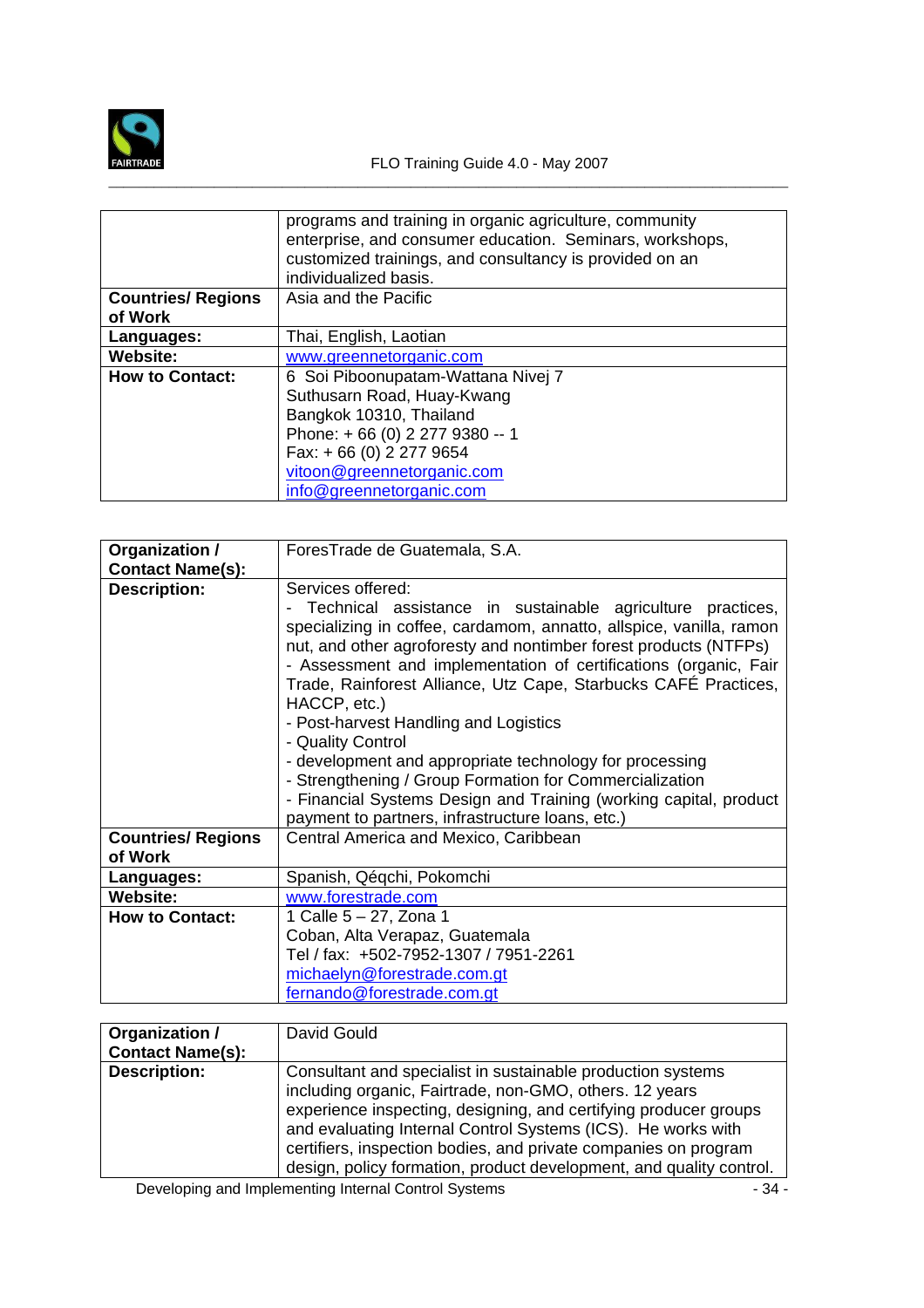

\_\_\_\_\_\_\_\_\_\_\_\_\_\_\_\_\_\_\_\_\_\_\_\_\_\_\_\_\_\_\_\_\_\_\_\_\_\_\_\_\_\_\_\_\_\_\_\_\_\_\_\_\_\_\_\_\_\_\_\_\_\_\_\_\_\_\_\_\_\_\_\_\_\_\_\_\_\_\_\_\_\_\_\_\_\_\_\_\_\_

|                                      | Environmental Consultant to FLO, responsible for creation of new<br>Generic Environmental Standards, training of inspectors, and<br>related education. Author of this ICS Training Guide. |
|--------------------------------------|-------------------------------------------------------------------------------------------------------------------------------------------------------------------------------------------|
| <b>Countries/ Regions</b><br>of Work | Available globally                                                                                                                                                                        |
| Languages:                           | English (native), Spanish (fluent), French (conversational), Italian<br>(conversational)                                                                                                  |
| <b>Website:</b>                      |                                                                                                                                                                                           |
| <b>How to Contact:</b>               | davidfgould@msn.com<br>Skype: David F. Gould<br>1936 SE 35 <sup>th</sup> Avenue<br>Portland, Oregon 97214<br>USA<br>++1-503-235-7532                                                      |

| Organization /                       | Grolink AB                                                                                                                                                                                                                                                                                                                                                                                                                                                                                                                                                                                                                                                                                                                                                                                                                                                                                                                                                           |
|--------------------------------------|----------------------------------------------------------------------------------------------------------------------------------------------------------------------------------------------------------------------------------------------------------------------------------------------------------------------------------------------------------------------------------------------------------------------------------------------------------------------------------------------------------------------------------------------------------------------------------------------------------------------------------------------------------------------------------------------------------------------------------------------------------------------------------------------------------------------------------------------------------------------------------------------------------------------------------------------------------------------|
| <b>Contact Name(s):</b>              | Gunnar Rundgren                                                                                                                                                                                                                                                                                                                                                                                                                                                                                                                                                                                                                                                                                                                                                                                                                                                                                                                                                      |
| <b>Description:</b>                  | Grolink has offices in Uppsala (Sweden), Belgrade (Serbia),<br>Penang (Malaysia), Bangkok (Thailand) and Kampala (Uganda).<br>Grolink consultants have extensive experience of organic<br>and fair trade certification, including work with internal control<br>systems (since mid 1995). They have been involved in the<br>development of several projects with Internal Control Systems, as<br>well as training inspectors/auditors in the art of evaluating such<br>systems. Grolink has also been a key consultant for the<br>establishment of 9 organic certification bodies. Grolink has<br>consulted FLO, National Initiatives, importers and producers in<br>various issues relating to Fair Trade. Its staff also has extensive<br>experience in accreditation, farmer organization, marketing,<br>promotion and policy.<br>Grolink has published guides for setting up organic projects,<br>including guides for how to set up an Internal Control System. |
| <b>Countries/ Regions</b><br>of Work | Europe, Africa and Asia                                                                                                                                                                                                                                                                                                                                                                                                                                                                                                                                                                                                                                                                                                                                                                                                                                                                                                                                              |
| Languages:                           | English, Thai, Serbo-Croat                                                                                                                                                                                                                                                                                                                                                                                                                                                                                                                                                                                                                                                                                                                                                                                                                                                                                                                                           |
| <b>Website:</b>                      | www.grolink.se                                                                                                                                                                                                                                                                                                                                                                                                                                                                                                                                                                                                                                                                                                                                                                                                                                                                                                                                                       |
| <b>How to Contact:</b>               | <b>Torfolk</b><br>Östra Skymnäs<br>SE-684 95 Höje<br>Sweden<br>Phone: +46 56372345<br>Telefax: +46 56372066<br>E-mail: info@grolink.se                                                                                                                                                                                                                                                                                                                                                                                                                                                                                                                                                                                                                                                                                                                                                                                                                               |

| Organization /          | International Certification Services, Inc.                         |
|-------------------------|--------------------------------------------------------------------|
| <b>Contact Name(s):</b> | <b>Robert Simmons or Christina Dockter</b>                         |
| <b>Description:</b>     | ICS has over 20 years of experience in evaluating Internal Control |
|                         | Systems. They state that they have first hand knowledge of what    |
|                         | works in the field and are well positioned to help organizations   |
|                         | develop an effective and certifiable Internal Control System. ICS  |
|                         |                                                                    |

Developing and Implementing Internal Control Systems - 35 -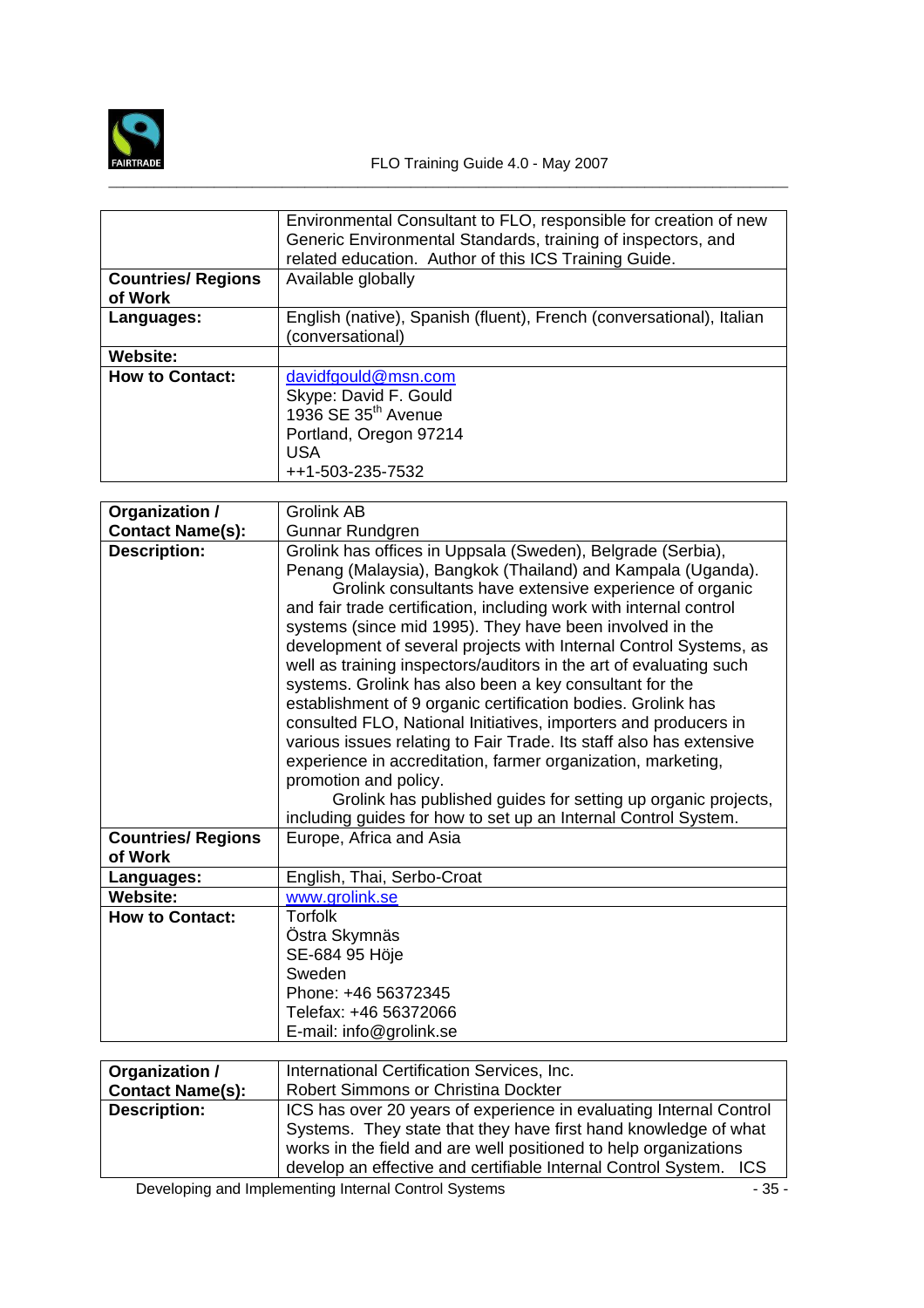

|                           | has particular expertise in development of procedures and<br>policies, customized documentation and inspector training. |
|---------------------------|-------------------------------------------------------------------------------------------------------------------------|
| <b>Countries/ Regions</b> | North/Central/South America, West Indies and Asia. Available                                                            |
| of Work                   | globally.                                                                                                               |
| Languages:                | English, Spanish, French                                                                                                |
| <b>Website:</b>           | www.ics-intl.com                                                                                                        |
| <b>How to Contact:</b>    | info@ics-intl.com                                                                                                       |
|                           | 301 5 <sup>th</sup> Avenue SE                                                                                           |
|                           | Medina, ND 58467 USA                                                                                                    |
|                           | Tel. ++1-701-486-3578                                                                                                   |
|                           | Fax ++1-701-486-3580                                                                                                    |

\_\_\_\_\_\_\_\_\_\_\_\_\_\_\_\_\_\_\_\_\_\_\_\_\_\_\_\_\_\_\_\_\_\_\_\_\_\_\_\_\_\_\_\_\_\_\_\_\_\_\_\_\_\_\_\_\_\_\_\_\_\_\_\_\_\_\_\_\_\_\_\_\_\_\_\_\_\_\_\_\_\_\_\_\_\_\_\_\_\_

| Organization /                                 | Roberto Mack                                                                                                                                                                                                                                                                                                                                                                                                                                                                                                                                 |
|------------------------------------------------|----------------------------------------------------------------------------------------------------------------------------------------------------------------------------------------------------------------------------------------------------------------------------------------------------------------------------------------------------------------------------------------------------------------------------------------------------------------------------------------------------------------------------------------------|
| <b>Contact Name(s):</b><br><b>Description:</b> | Roberto Mack is a specialist and consultant in Organic Agriculture,                                                                                                                                                                                                                                                                                                                                                                                                                                                                          |
|                                                | Fairtrade, agroforestry diversification and rural development for<br>areas of the humid tropics. He has ample experience in fruit trees<br>and perennial cultures, particularly with cacao, working in field<br>production, organizational aspects, post-harvest processing, and<br>international trade. He is an independent inspector for organic<br>certification and verifies programs for Starbuck's Coffee Practices.<br>He currently works as an advisor to the Association of Small<br>Producers of Talamanca (APPTA) in Costa Rica. |
| <b>Countries/ Regions</b><br>of Work           | <b>Central America</b>                                                                                                                                                                                                                                                                                                                                                                                                                                                                                                                       |
| Languages:                                     | Bi-lingual Spanish – English; Portuguese (conversational); French<br>(reads and understands)                                                                                                                                                                                                                                                                                                                                                                                                                                                 |
| Website /<br>more information:                 |                                                                                                                                                                                                                                                                                                                                                                                                                                                                                                                                              |
| <b>How to Contact:</b>                         | rmack@ice.co.cr;                                                                                                                                                                                                                                                                                                                                                                                                                                                                                                                             |
|                                                | Tel: office: (506) 524-3122 ; cel. (506) 382-3094                                                                                                                                                                                                                                                                                                                                                                                                                                                                                            |
|                                                | Apdo. 170-2070, Sabanilla, Montes de Oca, Costa Rica                                                                                                                                                                                                                                                                                                                                                                                                                                                                                         |

| Organization /                       | MAYACERT S.A.                                                                                                                                                                                                                                                                                                                                                                                                                                                         |
|--------------------------------------|-----------------------------------------------------------------------------------------------------------------------------------------------------------------------------------------------------------------------------------------------------------------------------------------------------------------------------------------------------------------------------------------------------------------------------------------------------------------------|
| <b>Contact Name(s):</b>              | Noé Rivera Flores                                                                                                                                                                                                                                                                                                                                                                                                                                                     |
| <b>Description:</b>                  | Certification agency serving organic, bird-friendly, Utz Kapeh,<br>C.A.F.E. Practices, Eurepgap, and HACCP programs. Offering<br>rigorous inspection services and detailed client-specific training<br>related to ICS. Conducts training of professional inspectors and<br>auditors, as well as producer groups to meet production standards.<br>Has formed and maintains alliances with other certification agents.<br>Supports the FLO mission. 9 years experience. |
| <b>Countries/ Regions</b><br>of Work | Latin America                                                                                                                                                                                                                                                                                                                                                                                                                                                         |
| Languages:                           | Spanish                                                                                                                                                                                                                                                                                                                                                                                                                                                               |
| <b>Website:</b>                      | www.mayacert.com                                                                                                                                                                                                                                                                                                                                                                                                                                                      |
| <b>How to Contact:</b>               | MAYACERT, S.A.                                                                                                                                                                                                                                                                                                                                                                                                                                                        |
|                                      | 6a calle 3-22 zona 10 Guatemala City, Guatemala.<br>Tel. 00502-2361820                                                                                                                                                                                                                                                                                                                                                                                                |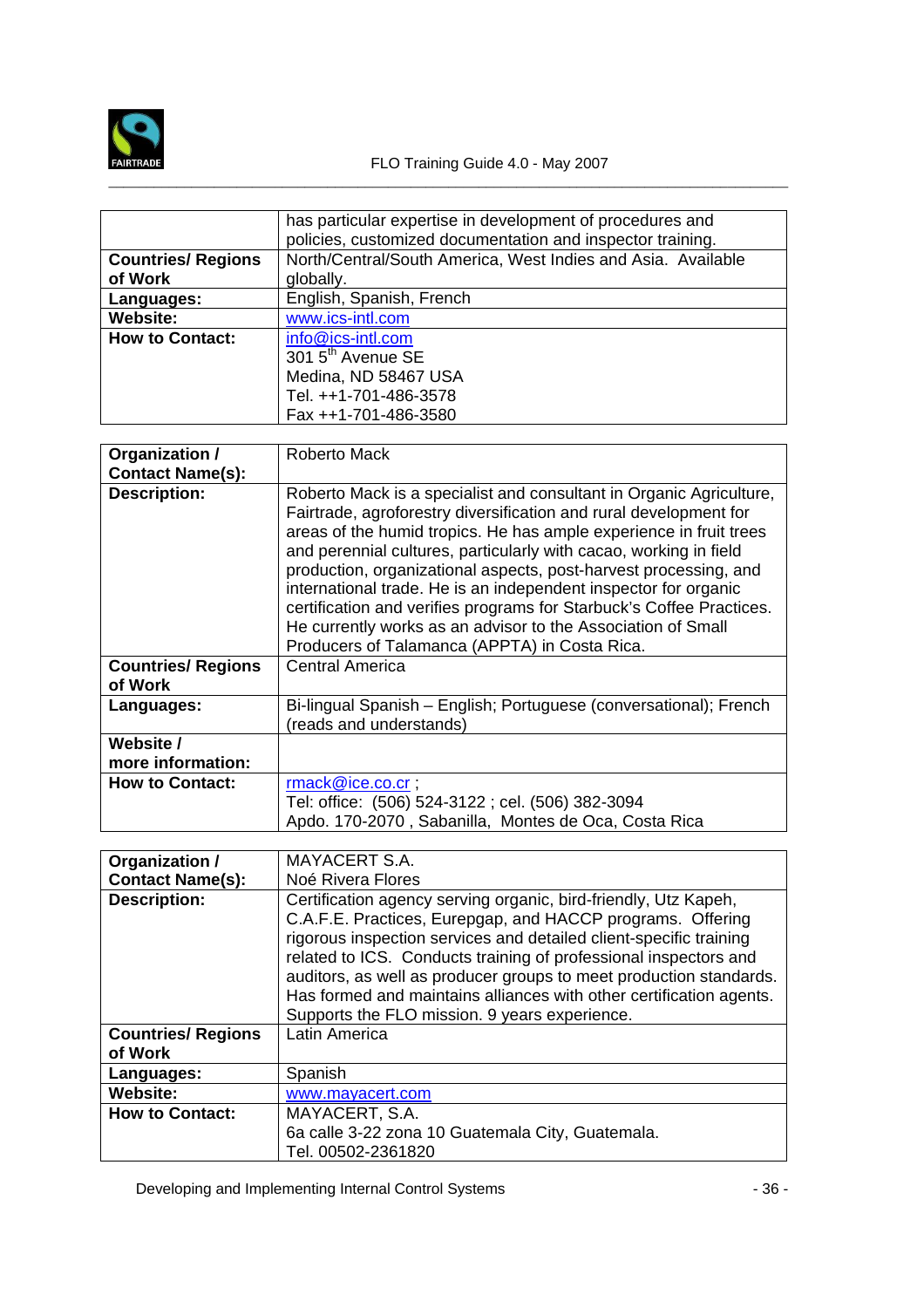

|                           | noe.rivera@maycert.com                                                                                                                                                                                                                                                                                                                                                                                                                                                                                                                                                                            |
|---------------------------|---------------------------------------------------------------------------------------------------------------------------------------------------------------------------------------------------------------------------------------------------------------------------------------------------------------------------------------------------------------------------------------------------------------------------------------------------------------------------------------------------------------------------------------------------------------------------------------------------|
|                           |                                                                                                                                                                                                                                                                                                                                                                                                                                                                                                                                                                                                   |
| Organization /            | Bridget O'Connor, Sarah Banda                                                                                                                                                                                                                                                                                                                                                                                                                                                                                                                                                                     |
| <b>Contact Name(s):</b>   |                                                                                                                                                                                                                                                                                                                                                                                                                                                                                                                                                                                                   |
| <b>Description:</b>       | B. O'Connor: 7 years experience as Ecocert inspector in East and<br>Southern African region covering all types of inspection including<br>particularly ICS for small scale farmers. Facilitated training in ICS<br>management and implementation. Attended QM workshop with<br>Hivos in Cape Town in March 2006 and helped facilitate with Hivos<br>regional QM workshop in Zambia October 2006<br>Sarah Banda: Certification counterpart to B. O'Connor at OPPAZ<br>and trainee inspector for Ecocert. Facilitated ICS training and<br>implementation. Attended quality management workshop with |
|                           | Hivos in Kwazulu Natal South Africa in 2005                                                                                                                                                                                                                                                                                                                                                                                                                                                                                                                                                       |
| <b>Countries/ Regions</b> | B. O'Connor - East and South African region                                                                                                                                                                                                                                                                                                                                                                                                                                                                                                                                                       |
| of Work                   | S. Banda - Zambia                                                                                                                                                                                                                                                                                                                                                                                                                                                                                                                                                                                 |
| Languages:                | Bridget O'Connor - English, French (conversational), Shona<br>(conversational)                                                                                                                                                                                                                                                                                                                                                                                                                                                                                                                    |
|                           | Sarah Banda - English, German, Nyanja, Nsenga, Tonga, Bemba                                                                                                                                                                                                                                                                                                                                                                                                                                                                                                                                       |
| Website:                  |                                                                                                                                                                                                                                                                                                                                                                                                                                                                                                                                                                                                   |
| <b>How to Contact:</b>    | Organic Producers & Processors Association of Zambia (OPPAZ)<br>14 Leopards Hill Road, Kabulonga<br>PO Box 35317, Lusaka, Zambia<br>Tel/Fax: +260-1-265208 Tel: +260-1-263070<br>bridget@organic.org.zm<br>oas@organic.org.zm                                                                                                                                                                                                                                                                                                                                                                     |

| Organization /                       | Lorenzo Peris                                                                                                                                                                                                                                                                                                                                                                                                                                                                                                                                                  |
|--------------------------------------|----------------------------------------------------------------------------------------------------------------------------------------------------------------------------------------------------------------------------------------------------------------------------------------------------------------------------------------------------------------------------------------------------------------------------------------------------------------------------------------------------------------------------------------------------------------|
| <b>Contact Name(s):</b>              |                                                                                                                                                                                                                                                                                                                                                                                                                                                                                                                                                                |
| <b>Description:</b>                  | Has worked with various NGO's since 1981 in extension service<br>and training of group of farmers in Sierra Leone, Kenia; Director of<br>AIAB, the most important Italian organic association, 1990 – 2000;<br>Evaluator of organic farmers groups in Burkina Faso, Ethiopia for<br>SASA project, LVIA; Inspector in quality and organic system in<br>Italy; International inspector for ICEA (Italian Certifying body)<br>mainly based on ICS organization; Responsible for managing<br>development projects in Moldovia, Palestine, Ethiopia and<br>Vietnam. |
| <b>Countries/ Regions</b><br>of Work | Available globally                                                                                                                                                                                                                                                                                                                                                                                                                                                                                                                                             |
| Languages:                           | English, French, Italian                                                                                                                                                                                                                                                                                                                                                                                                                                                                                                                                       |
| Website:                             |                                                                                                                                                                                                                                                                                                                                                                                                                                                                                                                                                                |
| <b>How to Contact:</b>               | skype lorenzoperis<br>mobile ++39 347 8813000<br>Fax ++39 011 19793379<br>l.peris@tin.it                                                                                                                                                                                                                                                                                                                                                                                                                                                                       |
| Organization /                       | Aimee Russillo                                                                                                                                                                                                                                                                                                                                                                                                                                                                                                                                                 |
| <b>Contact Name(s):</b>              |                                                                                                                                                                                                                                                                                                                                                                                                                                                                                                                                                                |
| <b>Description:</b>                  | Natural resource based sustainable development specialist with                                                                                                                                                                                                                                                                                                                                                                                                                                                                                                 |

Developing and Implementing Internal Control Systems - 37 -